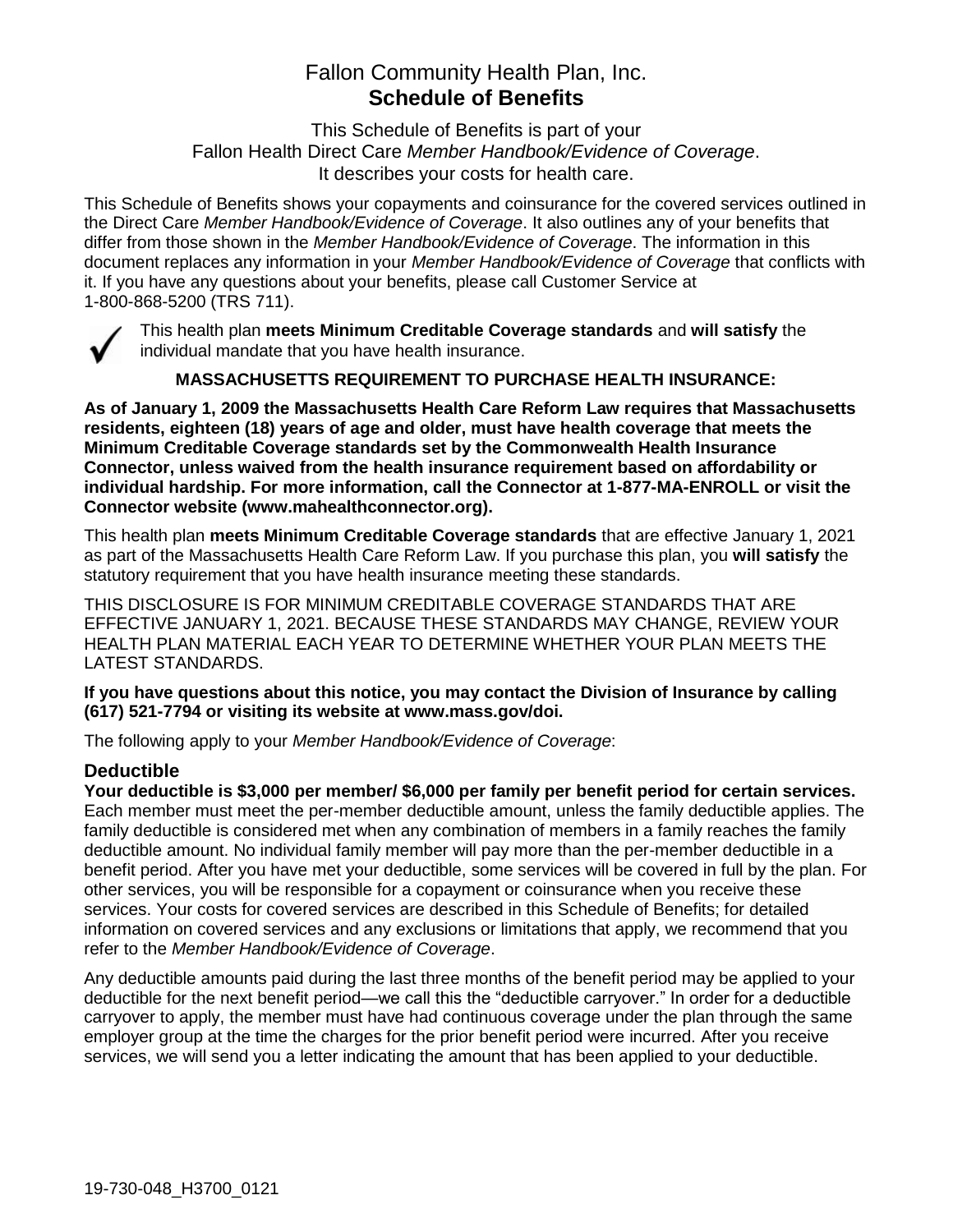#### **Out-of-pocket maximum**

There is a limit to your out-of-pocket costs each benefit period. This is called your out-of-pocket maximum. The out-of-pocket maximum includes your deductible, coinsurance and copayments you pay. It does not include your plan premium. **Your out-of-pocket maximum is \$8,550 per member or \$17,100 per family**. Each member must meet the per-member out-of-pocket maximum, unless the family out-of-pocket maximum applies. The family out-of-pocket maximum is considered met when any combination of members in a family reaches the family out-of-pocket maximum. Please note that once any one member in a family accumulates **\$8,550** in out-of-pocket costs, that family member's out-ofpocket maximum is considered met, and that family member will have no additional out-of-pocket costs for the remainder of the benefit period.

#### **Domestic partner coverage**

You may include a domestic partner and his/her dependents under your family coverage. A domestic partner is defined as a partner of the same or opposite sex whom you have registered with your employer for eligibility for benefits, and have included under your family coverage for health insurance.

## **It Fits! ™ benefit**

Your contract includes coverage for services provided under the It Fits! ™ program to a maximum of \$150.

## **SmartShopper program**

Your contract includes coverage for services provided under the SmartShopper program. Please go to the Fallon Health website at www.fallonhealth.org and visit the member portal for details.

#### **Covered services**

The following chart shows your costs for covered services. These costs apply to the services in the **Description of benefits** section of your *Member Handbook/Evidence of Coverage*. In summary, your responsibilities are as follows: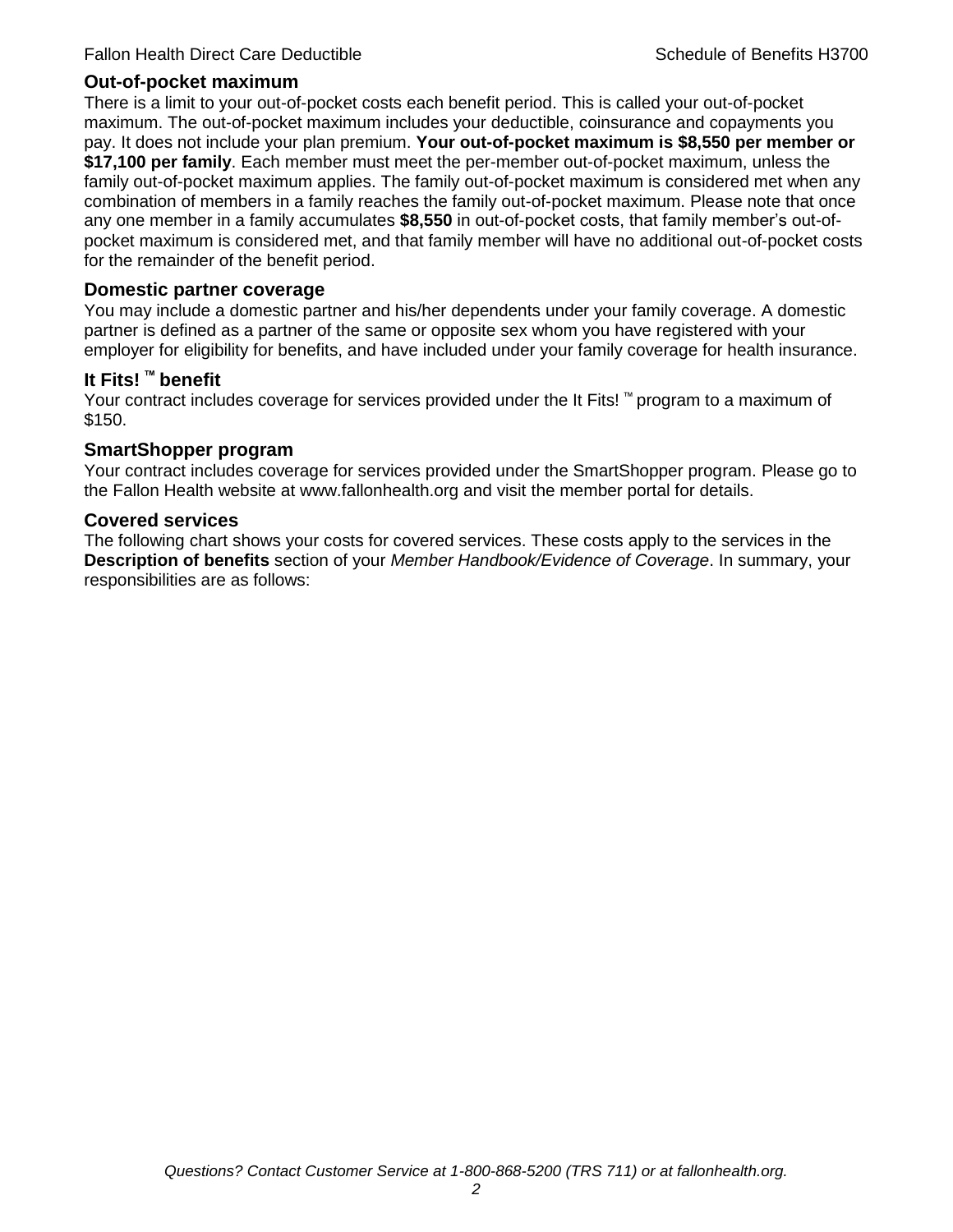Fallon Health Direct Care Deductible **Schedule of Benefits H3700** Schedule of Benefits H3700

|    | <b>Covered services</b>                                                                                     | <b>Benefits</b>                                            |
|----|-------------------------------------------------------------------------------------------------------------|------------------------------------------------------------|
|    | <b>Ambulance services</b>                                                                                   |                                                            |
|    | 1. Ambulance transportation for an emergency                                                                | Covered in full after you meet<br>your deductible          |
|    | 2. Ambulance transportation for non-emergency situations, when<br>medically necessary                       | Covered in full after you meet<br>your deductible          |
|    | <b>Autism services</b>                                                                                      |                                                            |
|    | Prior authorization required                                                                                |                                                            |
|    | 1. Habilitative and rehabilitative care                                                                     | \$60 copayment per visit after<br>you meet your deductible |
|    | 2. Applied behavior analysis when supervised by a board certified<br>behavioral analyst                     | Covered in full                                            |
| 3. | Therapeutic care, services including speech, physical and<br>occupational therapy                           | \$60 copayment per visit after<br>you meet your deductible |
|    | Durable medical equipment and prosthetic/orthotic devices                                                   |                                                            |
|    | Referral and prior authorization required for most services                                                 |                                                            |
|    | 1. The purchase or rental of durable medical equipment and                                                  | 30% coinsurance after you                                  |
|    | prosthetic/orthotic devices (including the fitting, preparing, repairing<br>and modifying of the appliance) | meet your deductible                                       |
|    | 2. Scalp hair prosthesis (wigs) for individuals who have suffered hair                                      | 30% coinsurance after you                                  |
|    | loss as a result of the treatment of any form of cancer or leukemia.                                        | meet your deductible                                       |
|    | Coverage is provided for one scalp hair prosthetic (wig) per member                                         |                                                            |
|    | per benefit period when the prosthesis is determined to be                                                  |                                                            |
|    | medically necessary by a plan physician and the plan.                                                       |                                                            |
|    | 3. Breast prosthesis that is medically necessary after a covered                                            | 30% coinsurance after you                                  |
|    | reconstructive surgery following a mastectomy                                                               | meet your deductible                                       |
| 4. | Prosthetic limbs which replace, in whole or in part, an arm or leg                                          | 20% coinsurance after you                                  |
|    |                                                                                                             | meet your deductible                                       |
| 5. | Insulin pump and insulin pump supplies                                                                      | Covered in full                                            |
|    | 6. Breast pumps                                                                                             | Covered in full                                            |
|    | 7. Up to \$2,000 per ear for hearing aid device only, every 36 months                                       | 30% coinsurance after you                                  |
|    | (must be 21 years of age or younger)                                                                        | meet your deductible                                       |
|    | Related services and supplies for hearing aids (not subject to                                              |                                                            |
|    | the \$2,000 limit)                                                                                          |                                                            |
|    | 8. Medical and surgical supplies                                                                            | Covered in full after you meet                             |
|    |                                                                                                             | your deductible                                            |
|    | <b>Emergency and urgent care</b>                                                                            |                                                            |
|    | 1. Emergency room visits                                                                                    | \$1,200 copayment per visit                                |
|    |                                                                                                             | after you meet your                                        |
|    |                                                                                                             | deductible                                                 |
|    | 2. Emergency room visits when you are admitted to an observation<br>room                                    | Covered in full after you meet<br>your deductible          |
|    |                                                                                                             |                                                            |
| 3. | Urgent care visits in a doctor's office or at an urgent care facility                                       | \$60 copayment per visit after                             |
|    |                                                                                                             | you meet your deductible                                   |
|    |                                                                                                             |                                                            |
|    |                                                                                                             |                                                            |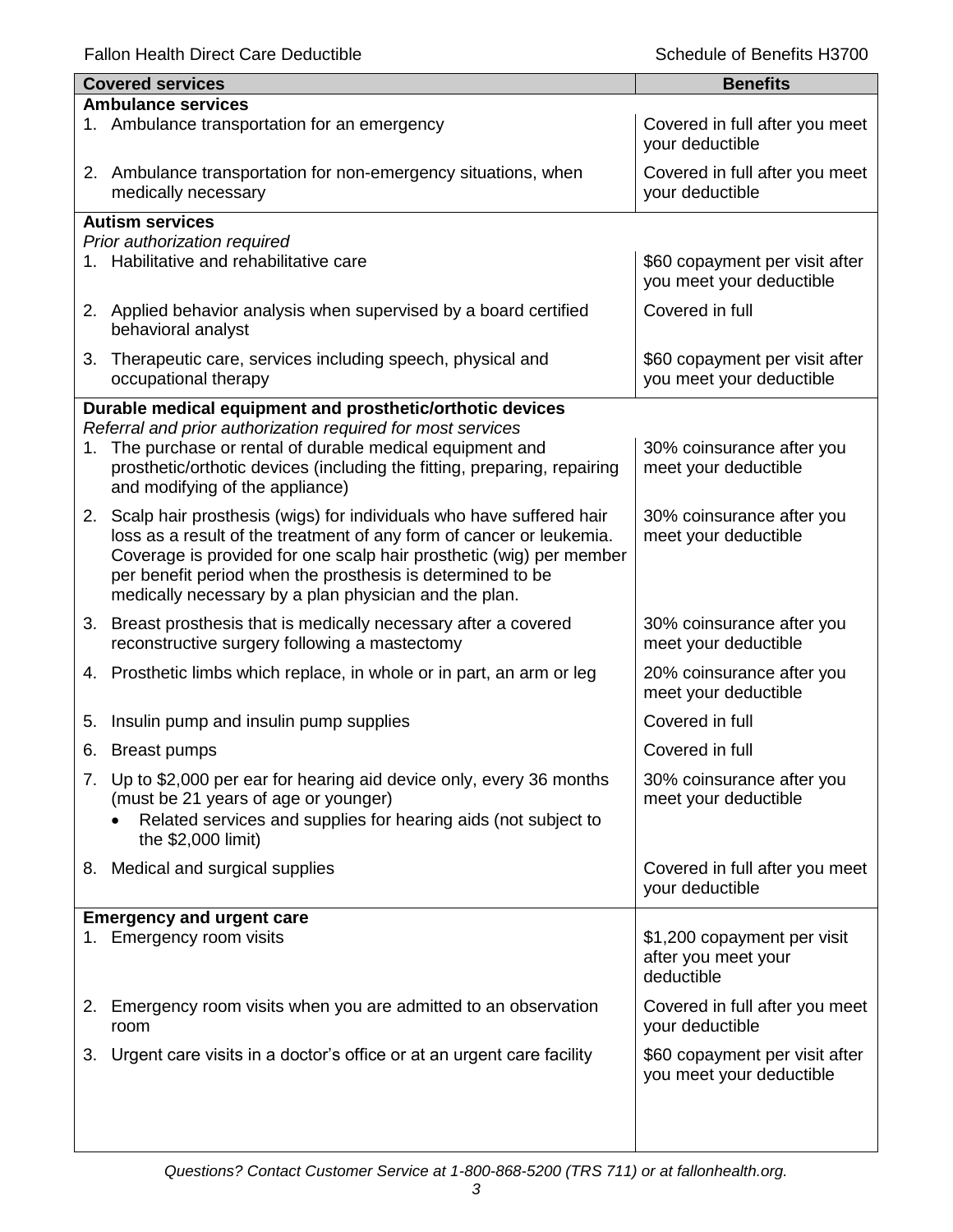|    | <b>Covered services</b>                                                                                                                                                                                                                                                                                                                                                               | <b>Benefits</b>                                                                                                                     |  |  |
|----|---------------------------------------------------------------------------------------------------------------------------------------------------------------------------------------------------------------------------------------------------------------------------------------------------------------------------------------------------------------------------------------|-------------------------------------------------------------------------------------------------------------------------------------|--|--|
|    | Emergency and urgent care, continued                                                                                                                                                                                                                                                                                                                                                  |                                                                                                                                     |  |  |
| 4. | Emergency prescription medication provided out of the Direct Care<br>service area as part of an approved emergency treatment                                                                                                                                                                                                                                                          | Tier 1: \$30 copayment<br>Tier 2: \$60 copayment<br>Tier 3: \$100 copayment<br>Tier 4: \$250 copayment<br>for up to a 14-day supply |  |  |
| 5. | Telemedicine visits with physicians through Teladoc. Visits are<br>performed by phone, video, or mobile app.                                                                                                                                                                                                                                                                          | \$5 copayment per visit after<br>you meet your deductible                                                                           |  |  |
|    | <b>Enteral formulas and low protein foods</b>                                                                                                                                                                                                                                                                                                                                         |                                                                                                                                     |  |  |
|    | Referral and prior authorization required for enteral formulas<br>1. Enteral formulas, upon a physician's written order, for home use in<br>the treatment of malabsorption caused by Crohn's disease,<br>ulcerative colitis, gastroesophageal reflux, gastrointestinal motility,<br>chronic intestinal pseudo-obstruction, and inherited diseases of<br>amino acids and organic acids | Covered in full after you meet<br>your deductible                                                                                   |  |  |
| 2. | Food products that have been modified to be low in protein for<br>individuals with inherited diseases of amino acids and organic<br>acids. You may be required to purchase these products over the<br>counter and submit claims to the plan for reimbursement.                                                                                                                        | Covered in full after you meet<br>your deductible                                                                                   |  |  |
|    | Home health care services                                                                                                                                                                                                                                                                                                                                                             |                                                                                                                                     |  |  |
| 1. | Prior authorization required<br>Part-time or intermittent skilled nursing care and physical therapy<br>provided in your home by a home health agency                                                                                                                                                                                                                                  | Covered in full after you meet<br>your deductible                                                                                   |  |  |
|    | 2. Additional services and supplies that are determined to be a<br>medically necessary component of skilled nursing care and physical<br>therapy                                                                                                                                                                                                                                      | Covered in full after you meet<br>your deductible                                                                                   |  |  |
|    | 3. Home dialysis services and non-durable medical supplies                                                                                                                                                                                                                                                                                                                            | Covered in full after you meet<br>your deductible                                                                                   |  |  |
|    | <b>Hospice care services</b>                                                                                                                                                                                                                                                                                                                                                          |                                                                                                                                     |  |  |
|    | Referral and prior authorization required                                                                                                                                                                                                                                                                                                                                             | Covered in full after you meet<br>your deductible                                                                                   |  |  |
|    | <b>Hospital inpatient services</b><br>Referral and prior authorization required                                                                                                                                                                                                                                                                                                       |                                                                                                                                     |  |  |
| 1. | Inpatient hospital services including room and board in a<br>semiprivate room and the services and supplies that would<br>ordinarily be furnished to you while you are an inpatient                                                                                                                                                                                                   | \$1,200 copayment per<br>admission after you meet<br>your deductible                                                                |  |  |
|    | Infertility/assisted reproductive technology (art) services*                                                                                                                                                                                                                                                                                                                          |                                                                                                                                     |  |  |
|    | Referral and prior authorization required (unless provided by a Reliant Medical Group specialist and you<br>have a Reliant Medical Group PCP)                                                                                                                                                                                                                                         |                                                                                                                                     |  |  |
|    | 1. Office visits for the consultation, evaluation and diagnosis of fertility                                                                                                                                                                                                                                                                                                          | \$60 copayment per visit with<br>a PCP and certain other<br>providers after you meet your<br>deductible                             |  |  |
|    |                                                                                                                                                                                                                                                                                                                                                                                       | \$90 copayment per visit with<br>a specialist after you meet<br>your deductible                                                     |  |  |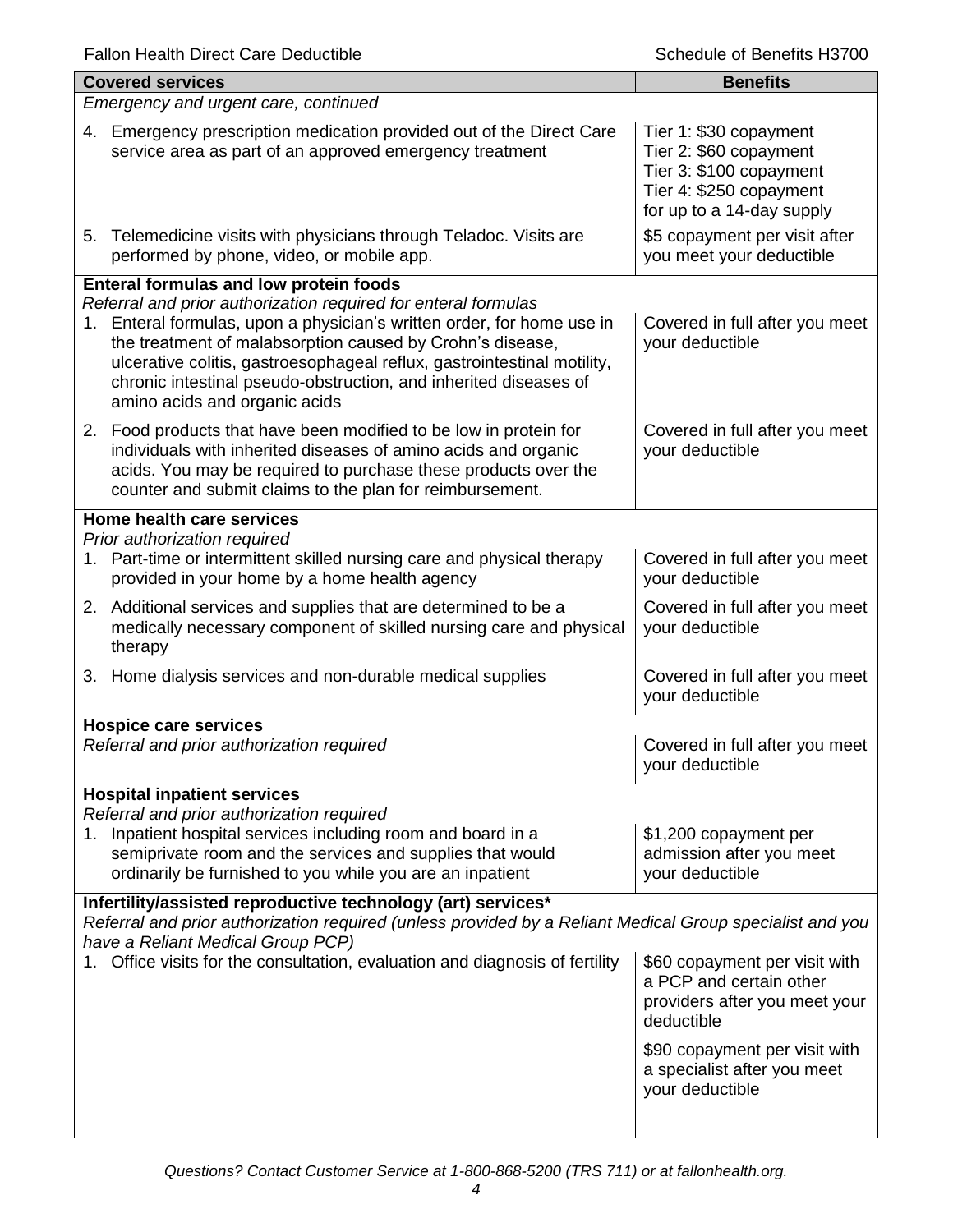|           | <b>Covered services</b>                                                                                                                                                                                                                                                                                                                                                                                                                                                                                                                                                                                                                                                                                                                                                                                                                                                                                                                                                                                                                                                                                                                     | <b>Benefits</b>                                                          |
|-----------|---------------------------------------------------------------------------------------------------------------------------------------------------------------------------------------------------------------------------------------------------------------------------------------------------------------------------------------------------------------------------------------------------------------------------------------------------------------------------------------------------------------------------------------------------------------------------------------------------------------------------------------------------------------------------------------------------------------------------------------------------------------------------------------------------------------------------------------------------------------------------------------------------------------------------------------------------------------------------------------------------------------------------------------------------------------------------------------------------------------------------------------------|--------------------------------------------------------------------------|
|           | Infertility/assisted reproductive technology (art) services*, continued                                                                                                                                                                                                                                                                                                                                                                                                                                                                                                                                                                                                                                                                                                                                                                                                                                                                                                                                                                                                                                                                     |                                                                          |
|           | 2. Diagnostic laboratory services                                                                                                                                                                                                                                                                                                                                                                                                                                                                                                                                                                                                                                                                                                                                                                                                                                                                                                                                                                                                                                                                                                           | \$200 copayment after you<br>meet your deductible                        |
|           | 3. Diagnostic X-ray services                                                                                                                                                                                                                                                                                                                                                                                                                                                                                                                                                                                                                                                                                                                                                                                                                                                                                                                                                                                                                                                                                                                | \$200 copayment after you<br>meet your deductible                        |
|           | 4. Artificial insemination, such as intrauterine insemination (IUI)                                                                                                                                                                                                                                                                                                                                                                                                                                                                                                                                                                                                                                                                                                                                                                                                                                                                                                                                                                                                                                                                         | Covered in full after you meet<br>your deductible                        |
|           | 5. Assisted reproductive technologies* except for those services listed<br>below                                                                                                                                                                                                                                                                                                                                                                                                                                                                                                                                                                                                                                                                                                                                                                                                                                                                                                                                                                                                                                                            | Covered in full after you meet<br>your deductible                        |
| $\bullet$ | 6. Assisted reproductive technologies for:<br>In vitro fertilization (IVF-ET)<br>Gamete intrafallopian transfer (GIFT)<br>Zygote intrafallopian transfer (ZIFT)                                                                                                                                                                                                                                                                                                                                                                                                                                                                                                                                                                                                                                                                                                                                                                                                                                                                                                                                                                             | \$250 copayment per<br>procedure after you meet<br>your deductible       |
|           | 7. Sperm, egg, and/or inseminated egg procurement, assisted<br>hatching, cryopreservation, processing and banking for plan<br>members in active infertility treatment to the extent that such costs<br>are not covered by the donor's insurer                                                                                                                                                                                                                                                                                                                                                                                                                                                                                                                                                                                                                                                                                                                                                                                                                                                                                               | Covered in full after you meet<br>your deductible                        |
|           | * See the Description of benefits section of your Member Handbook/<br>Evidence of Coverage for a list of covered infertility/ART services.                                                                                                                                                                                                                                                                                                                                                                                                                                                                                                                                                                                                                                                                                                                                                                                                                                                                                                                                                                                                  |                                                                          |
|           | <b>Maternity services</b>                                                                                                                                                                                                                                                                                                                                                                                                                                                                                                                                                                                                                                                                                                                                                                                                                                                                                                                                                                                                                                                                                                                   |                                                                          |
| 1.        | Obstetrical services including prenatal, childbirth, postnatal and<br>postpartum care                                                                                                                                                                                                                                                                                                                                                                                                                                                                                                                                                                                                                                                                                                                                                                                                                                                                                                                                                                                                                                                       | Prenatal: \$60 copayment<br>(first visit only)                           |
|           |                                                                                                                                                                                                                                                                                                                                                                                                                                                                                                                                                                                                                                                                                                                                                                                                                                                                                                                                                                                                                                                                                                                                             | Postnatal: \$60 copayment<br>per visit after you meet your<br>deductible |
| 2.        | Inpatient maternity and newborn child care for a minimum of 48<br>hours of care following a vaginal delivery, or 96 hours of care<br>following a Caesarean section delivery, including charges for the<br>following services when provided during an inpatient maternity<br>admission: childbirth, nursery charges, circumcision, routine<br>examination, hearing screening and medically necessary treatments<br>of congenital defects, birth abnormalities or premature birth. The<br>covered length of stay may be reduced if the mother and the<br>attending physician agree upon an earlier discharge. If you or your<br>newborn are discharged earlier, you are covered for home visits,<br>parent education, assistance and training in breast or bottle feeding<br>and the performance of any necessary and appropriate clinical<br>tests; provided, however that the first home visit shall be conducted<br>by a registered nurse, physician or certified nurse midwife; and<br>provided further, that any subsequent home visit determined to be<br>clinically necessary shall be provided by a licensed health care<br>provider. | \$1,200 copayment per<br>admission after you meet<br>your deductible     |
|           | (Fallon Health members are eligible for childbirth classes (refresher class<br>or siblings class))                                                                                                                                                                                                                                                                                                                                                                                                                                                                                                                                                                                                                                                                                                                                                                                                                                                                                                                                                                                                                                          | Covered in full through<br>member reimbursement                          |
|           |                                                                                                                                                                                                                                                                                                                                                                                                                                                                                                                                                                                                                                                                                                                                                                                                                                                                                                                                                                                                                                                                                                                                             |                                                                          |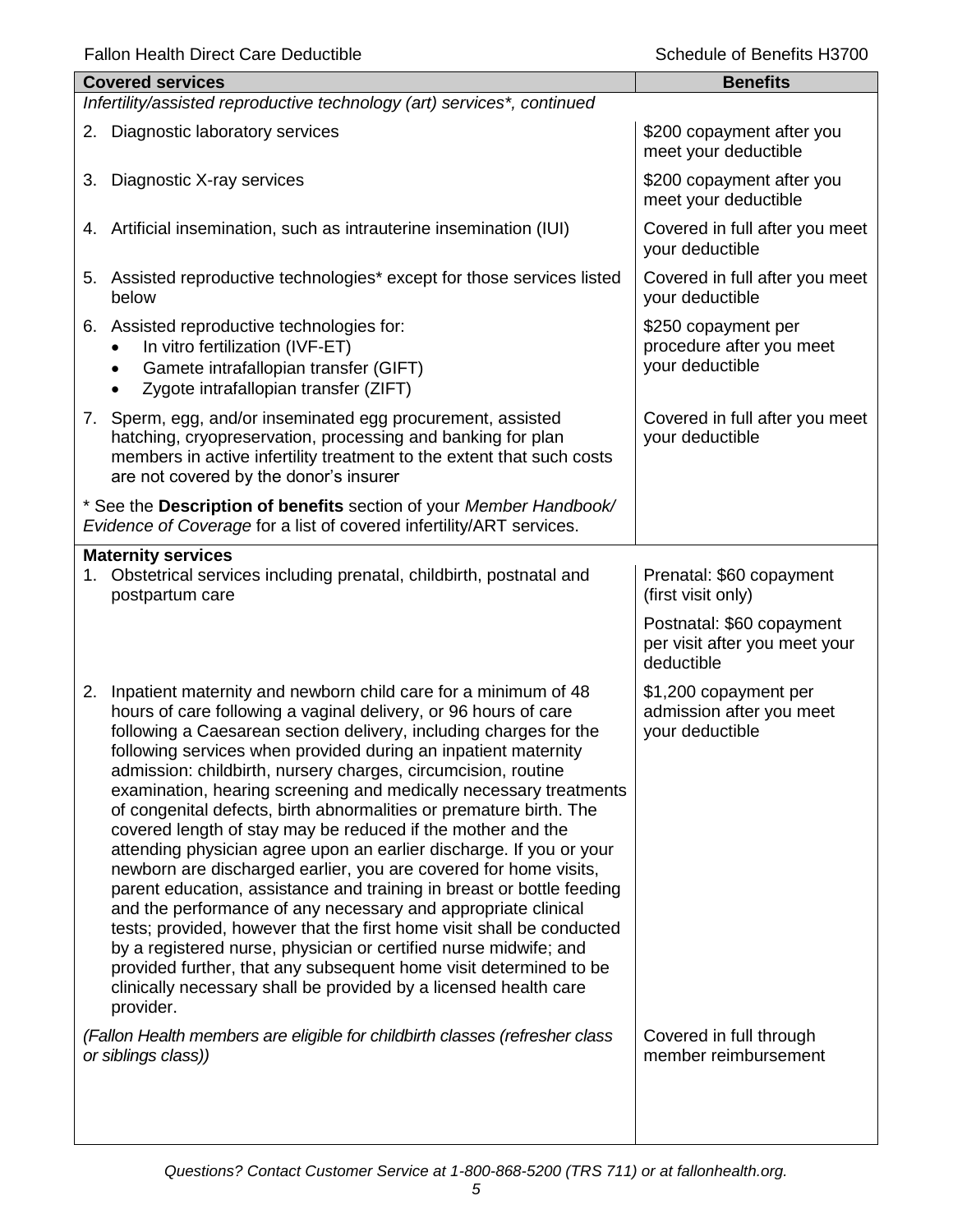|             | <b>Covered services</b>                                                                                                                                                                                                                                                                                                                                                                 | <b>Benefits</b>                                            |  |  |
|-------------|-----------------------------------------------------------------------------------------------------------------------------------------------------------------------------------------------------------------------------------------------------------------------------------------------------------------------------------------------------------------------------------------|------------------------------------------------------------|--|--|
|             | Mental health and substance use services                                                                                                                                                                                                                                                                                                                                                |                                                            |  |  |
|             | Inpatient services                                                                                                                                                                                                                                                                                                                                                                      |                                                            |  |  |
| $1_{\cdot}$ | Prior authorization required<br>Inpatient hospital care for as many days as your condition requires,<br>including room and board and the services and supplies that would<br>ordinarily be furnished to you while you are an inpatient. These<br>include, but are not limited to, individual, family and group therapy,<br>pharmacological therapy, and diagnostic laboratory services. | Covered in full                                            |  |  |
|             | Note: Prior authorization will not be required for behavioral health<br>inpatient admission immediately following an emergency room visit.                                                                                                                                                                                                                                              |                                                            |  |  |
|             | <b>Intermediate services</b>                                                                                                                                                                                                                                                                                                                                                            |                                                            |  |  |
|             | Prior authorization required<br>Intermediate services include but are not limited to:<br>1. Acute and other residential treatment-Mental health services<br>provided in a 24-hour setting therapeutic environments                                                                                                                                                                      | Covered in full                                            |  |  |
|             | 2. Clinically managed detoxification services-24 hour, 7 days a week,<br>clinically managed de-tox services in a licensed non-hospital setting<br>that include 24 hour per day supervision                                                                                                                                                                                              | Covered in full                                            |  |  |
|             | 3. Partial Hospitalization: Short-term day/evening mental health<br>programming available 5 to 7 days per week                                                                                                                                                                                                                                                                          | \$60 copayment per visit after<br>you meet your deductible |  |  |
|             | 4. Intensive outpatient programs: Multimodal, inter-disciplinary,<br>structured behavioral health treatment provided 2-3 hours per day,<br>multiple days per week                                                                                                                                                                                                                       | \$60 copayment per visit after<br>you meet your deductible |  |  |
|             | 5. Day treatment: Program encompasses some portion of the day or<br>week rather than a weekly visit                                                                                                                                                                                                                                                                                     | \$60 copayment per visit after<br>you meet your deductible |  |  |
|             | 6. Crisis Stabilization: Short-term psychiatric treatment in a structured,<br>community based therapeutic environments                                                                                                                                                                                                                                                                  | \$60 copayment per visit after<br>you meet your deductible |  |  |
|             | 7. In-home therapy services                                                                                                                                                                                                                                                                                                                                                             | \$60 copayment per visit after<br>you meet your deductible |  |  |
|             | Intermediate services for children and adolescents under the age of 19                                                                                                                                                                                                                                                                                                                  |                                                            |  |  |
|             | Community-based acute treatment                                                                                                                                                                                                                                                                                                                                                         | Covered in full                                            |  |  |
| 2.          | Intensive community-based treatment                                                                                                                                                                                                                                                                                                                                                     | Covered in full                                            |  |  |
| 3.          | <b>Intensive Care Coordination</b>                                                                                                                                                                                                                                                                                                                                                      | Covered in full                                            |  |  |
| 4.          | Family Stabilization Team (also referred to as In-Home Therapy)                                                                                                                                                                                                                                                                                                                         | Covered in full                                            |  |  |
| 5.          | <b>In-home Behavioral Services</b>                                                                                                                                                                                                                                                                                                                                                      | Covered in full                                            |  |  |
| 6.          | Mobile Crisis Intervention (service available up to seven days). Prior<br>authorization not required.                                                                                                                                                                                                                                                                                   | Covered in full                                            |  |  |
| 7.          | Family support and training                                                                                                                                                                                                                                                                                                                                                             | Covered in full                                            |  |  |
| 8.          | Therapeutic mentoring services                                                                                                                                                                                                                                                                                                                                                          | Covered in full                                            |  |  |
|             | <b>Outpatient services</b>                                                                                                                                                                                                                                                                                                                                                              |                                                            |  |  |
|             | Outpatient office visits, including individual, group or family therapy.                                                                                                                                                                                                                                                                                                                | \$60 copayment per visit after<br>you meet your deductible |  |  |
| 2.          | Psychopharmacological services, such as visits with a physician to<br>review, monitor and adjust the levels of prescription medication to<br>treat a mental condition. Prior authorization required.                                                                                                                                                                                    | \$60 copayment per visit after<br>you meet your deductible |  |  |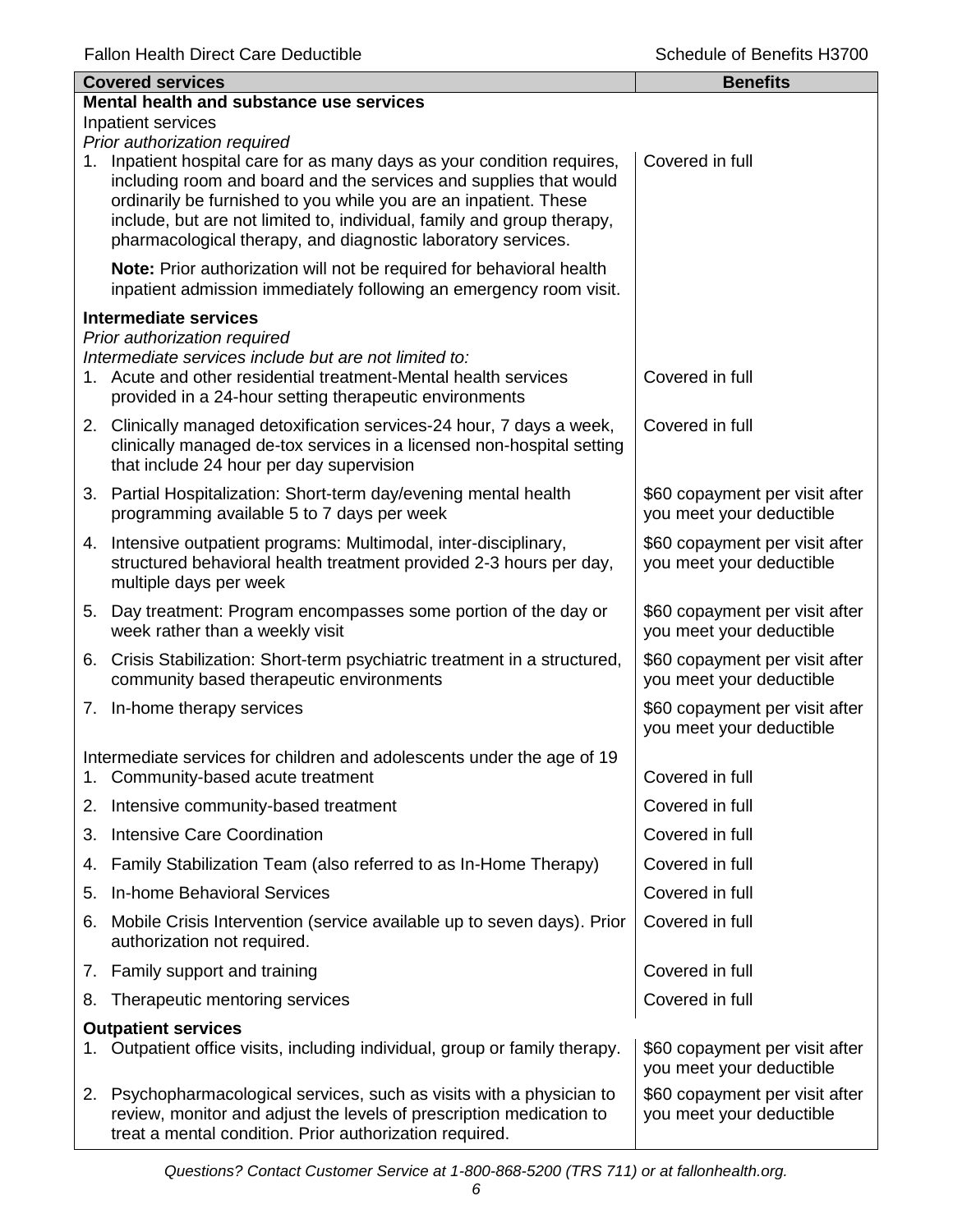| <b>Covered services</b>                                                                                                                                                                                                                                                                                                                                                                    | <b>Benefits</b>                                                                                             |  |  |
|--------------------------------------------------------------------------------------------------------------------------------------------------------------------------------------------------------------------------------------------------------------------------------------------------------------------------------------------------------------------------------------------|-------------------------------------------------------------------------------------------------------------|--|--|
| Mental health and substance use services, continued                                                                                                                                                                                                                                                                                                                                        |                                                                                                             |  |  |
| 3. Neuropsychological assessment services when medically<br>necessary. Prior authorization required.                                                                                                                                                                                                                                                                                       | \$60 copayment per visit after<br>you meet your deductible                                                  |  |  |
| Note: Effective for plan years beginning on or after October 1, 2015,<br>Massachusetts state law (Chapter 258 of the Acts of 2014) restricts the<br>circumstances in which insurers may require prior authorization for<br>substance use services. We will not require prior authorization for<br>substance use services in any circumstances where this is not allowed<br>by Chapter 258. |                                                                                                             |  |  |
| Office visits and outpatient services<br>Office visits, to diagnose or treat an illness or an injury                                                                                                                                                                                                                                                                                       | \$60 copayment per visit with                                                                               |  |  |
| Telehealth visits done via a secure, real time Telemedicine<br>$\bullet$<br>platform which is inclusive of both an audio and visual<br>component.                                                                                                                                                                                                                                          | a PCP and certain other<br>providers after you meet your<br>deductible                                      |  |  |
|                                                                                                                                                                                                                                                                                                                                                                                            | \$90 copayment per visit with<br>a specialist after you meet<br>your deductible                             |  |  |
| 2. A second opinion, upon your request, with another plan provider                                                                                                                                                                                                                                                                                                                         | \$60 copayment per visit with<br>a PCP and certain other<br>providers after you meet your<br>deductible     |  |  |
|                                                                                                                                                                                                                                                                                                                                                                                            | \$90 copayment per visit with<br>a specialist after you meet<br>your deductible                             |  |  |
| 3. Certain drugs covered under medical benefits, and that are ordered,<br>supplied and administered by a plan provider                                                                                                                                                                                                                                                                     | Covered in full after you meet<br>your deductible                                                           |  |  |
| 4. Allergy injections                                                                                                                                                                                                                                                                                                                                                                      | Covered in full                                                                                             |  |  |
| Radiation therapy and Chemotherapy<br>5.                                                                                                                                                                                                                                                                                                                                                   | Covered in full after you meet<br>your deductible                                                           |  |  |
| 6. Respiratory therapy                                                                                                                                                                                                                                                                                                                                                                     | Covered in full after you meet<br>your deductible                                                           |  |  |
| 7. Hormone replacement services in the doctor's office for<br>perimenopausal or postmenopausal women                                                                                                                                                                                                                                                                                       | \$60 copayment per visit after<br>you meet your deductible                                                  |  |  |
| 8. Diagnostic lab services ordered by a plan provider, in relation to a<br>covered office visit                                                                                                                                                                                                                                                                                            | \$200 copayment after you<br>meet your deductible                                                           |  |  |
| 9. Diagnostic X-ray services ordered by a plan provider, in relation to a<br>covered office visit                                                                                                                                                                                                                                                                                          | \$200 copayment after you<br>meet your deductible                                                           |  |  |
| 10. Other diagnostic services including but not limited to, EKG,<br>endoscopy, colonoscopy and ultrasound                                                                                                                                                                                                                                                                                  | Covered in full after you meet<br>your deductible                                                           |  |  |
| 11. High-tech imaging services, including but not limited to, MRI/MRA,<br>CT/CTA, PET scans and nuclear cardiology imaging. Limited to one<br>copayment per day when performed at the same facility for the<br>same diagnosis. (Prior authorization required.)                                                                                                                             | \$1,200 copayment per MRI,<br>CT, PET scan or nuclear<br>cardiology image after you<br>meet your deductible |  |  |
|                                                                                                                                                                                                                                                                                                                                                                                            |                                                                                                             |  |  |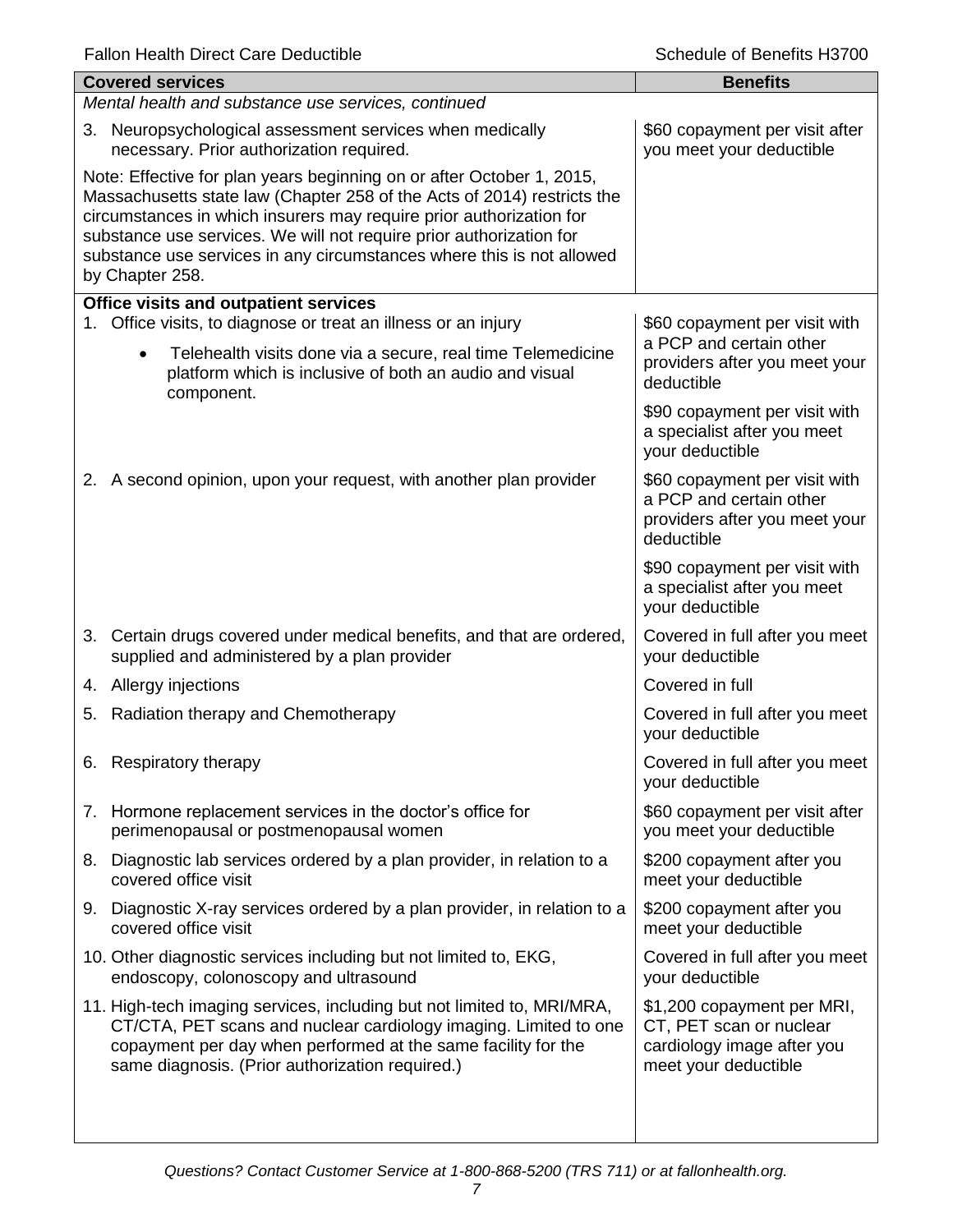| <b>Fallon Health Direct Care Deductible</b> |  |  |
|---------------------------------------------|--|--|
|---------------------------------------------|--|--|

| <b>Fallon Health Direct Care Deductible</b>                                                                                                                                                                                                                                        | Schedule of Benefits H3700                                                                                                                                  |
|------------------------------------------------------------------------------------------------------------------------------------------------------------------------------------------------------------------------------------------------------------------------------------|-------------------------------------------------------------------------------------------------------------------------------------------------------------|
| <b>Covered services</b>                                                                                                                                                                                                                                                            | <b>Benefits</b>                                                                                                                                             |
| Office visits and outpatient services, continued                                                                                                                                                                                                                                   |                                                                                                                                                             |
| 12. Chiropractic services for acute musculoskeletal conditions. The<br>condition must be new or an acute exacerbation of a previous<br>condition. Chiropractic services will be covered as medically<br>necessary.                                                                 | \$60 copayment per visit after<br>you meet your deductible                                                                                                  |
| $\bullet$<br>Outpatient lab tests and x-rays                                                                                                                                                                                                                                       | See Diagnostic lab, x-ray and<br>high-tech imaging services                                                                                                 |
| 13. Outpatient renal dialysis at a plan-designated center or continuous<br>ambulatory peritoneal dialysis                                                                                                                                                                          | Covered in full after you meet<br>your deductible                                                                                                           |
| 14. Diabetes outpatient self-management training and education,<br>including medical nutrition therapy, provided by a certified diabetes<br>health care provider                                                                                                                   | \$60 copayment per visit after<br>you meet your deductible                                                                                                  |
| 15. Laboratory tests necessary for the diagnosis or treatment of<br>diabetes, including glycosylated hemoglobin, or HbAlc, tests, and<br>urinary/protein/microalbumin and lipid profiles                                                                                           | \$200 copayment after you<br>meet your deductible                                                                                                           |
| 16. Medical social services provided to assist you in adjustment to your<br>or your family member's illness. This includes assessment,<br>counseling, consultation and assistance in accessing community<br>resources.                                                             | \$60 copayment per visit after<br>you meet your deductible                                                                                                  |
| 17. Outpatient surgery, anesthesia and the medically necessary<br>preoperative and postoperative care related to the surgery                                                                                                                                                       | \$1,200 copayment per<br>surgery after you meet your<br>deductible when provided in<br>a hospital outpatient, day<br>surgery or ambulatory care<br>facility |
| 18. Visit to a contracted limited service clinic. Services are provided for<br>a variety of common illnesses, including, but not limited to:<br>strep throat                                                                                                                       | \$60 copayment per visit after<br>you meet your deductible                                                                                                  |
| ear, eyes, sinus, bladder and bronchial infections<br>minor skin conditions (e.g. sunburn, cold sores)                                                                                                                                                                             |                                                                                                                                                             |
| 19. Podiatry care<br>Outpatient lab tests and x-rays                                                                                                                                                                                                                               | See Diagnostic lab, x-ray and<br>imaging services                                                                                                           |
| Outpatient surgical services                                                                                                                                                                                                                                                       | See Outpatient surgery                                                                                                                                      |
| Outpatient medical care                                                                                                                                                                                                                                                            | See Office visits                                                                                                                                           |
| Oral surgery and related services<br>Referral and prior authorization required (except for extraction of impacted teeth or lingual frenectomy)<br>1. Removal or exposure of impacted teeth, including both hard and<br>soft tissue impactions, or an evaluation for this procedure | \$90 copayment per visit after<br>you meet your deductible                                                                                                  |
| 2. Surgical treatments of cysts, affecting the teeth or gums, that must<br>be rendered by a plan oral surgeon                                                                                                                                                                      | \$90 copayment per visit after<br>you meet your deductible                                                                                                  |
| Treatment of fractures of the jaw bone (mandible) or any facial bone<br>3.                                                                                                                                                                                                         | \$90 copayment per visit after<br>you meet your deductible                                                                                                  |
| 4. Evaluation and surgery for the treatment of temporomandibular joint<br>disorder when a medical condition is diagnosed, or for surgery                                                                                                                                           | \$90 copayment per visit after<br>you meet your deductible                                                                                                  |

related to the jaw or any structure connected to the jaw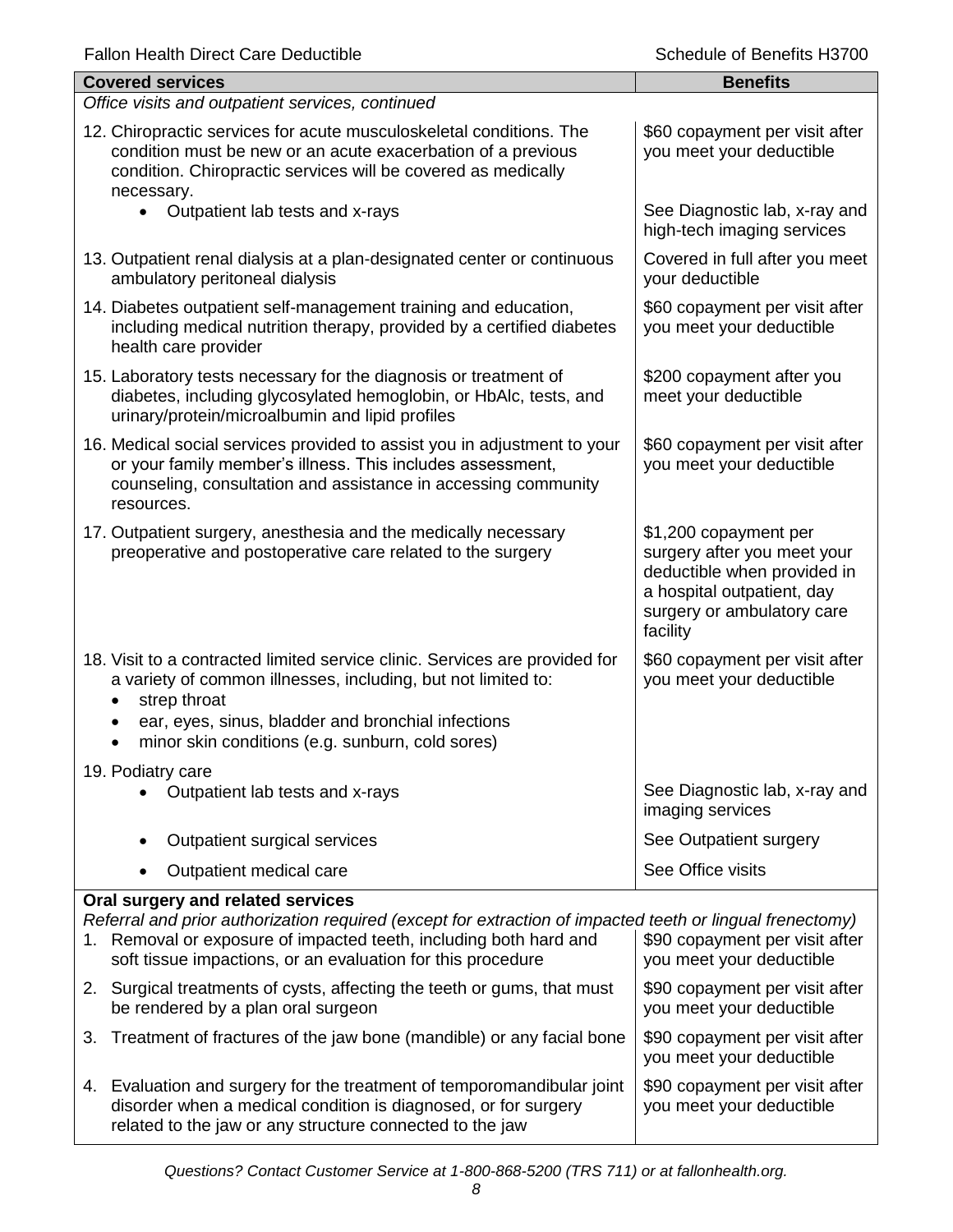| Schedule of Benefits H3700                                                                                                                                                                                                 |  |  |  |
|----------------------------------------------------------------------------------------------------------------------------------------------------------------------------------------------------------------------------|--|--|--|
| <b>Benefits</b>                                                                                                                                                                                                            |  |  |  |
| Oral surgery and related services, continued                                                                                                                                                                               |  |  |  |
| \$90 copayment per visit after<br>you meet your deductible                                                                                                                                                                 |  |  |  |
| \$90 copayment per visit after<br>you meet your deductible                                                                                                                                                                 |  |  |  |
| \$60 copayment per visit to a<br>physician's or dentist's office<br>after you meet your<br>deductible                                                                                                                      |  |  |  |
| \$1,200 copayment per visit to<br>an emergency room after you<br>meet your deductible                                                                                                                                      |  |  |  |
| Note: These benefits are for oral surgery services in an office setting. Oral surgery services in a hospital<br>outpatient, day surgery or ambulatory care facility, or as an inpatient are covered in full after you meet |  |  |  |
| See Office visits and outpatient services for diagnostic lab and X-ray services.                                                                                                                                           |  |  |  |
|                                                                                                                                                                                                                            |  |  |  |
| \$60 copayment per visit with<br>a PCP and certain other<br>providers after you meet your<br>deductible                                                                                                                    |  |  |  |
| \$90 copayment per visit with<br>a specialist after you meet<br>your deductible                                                                                                                                            |  |  |  |
| \$1,200 copayment per<br>admission after you meet<br>your deductible                                                                                                                                                       |  |  |  |
| \$200 copayment after you<br>meet your deductible                                                                                                                                                                          |  |  |  |
| See Addendum: Pediatric<br><b>Dental Services</b>                                                                                                                                                                          |  |  |  |
| See Addendum: Pediatric<br><b>Vision Services</b>                                                                                                                                                                          |  |  |  |
|                                                                                                                                                                                                                            |  |  |  |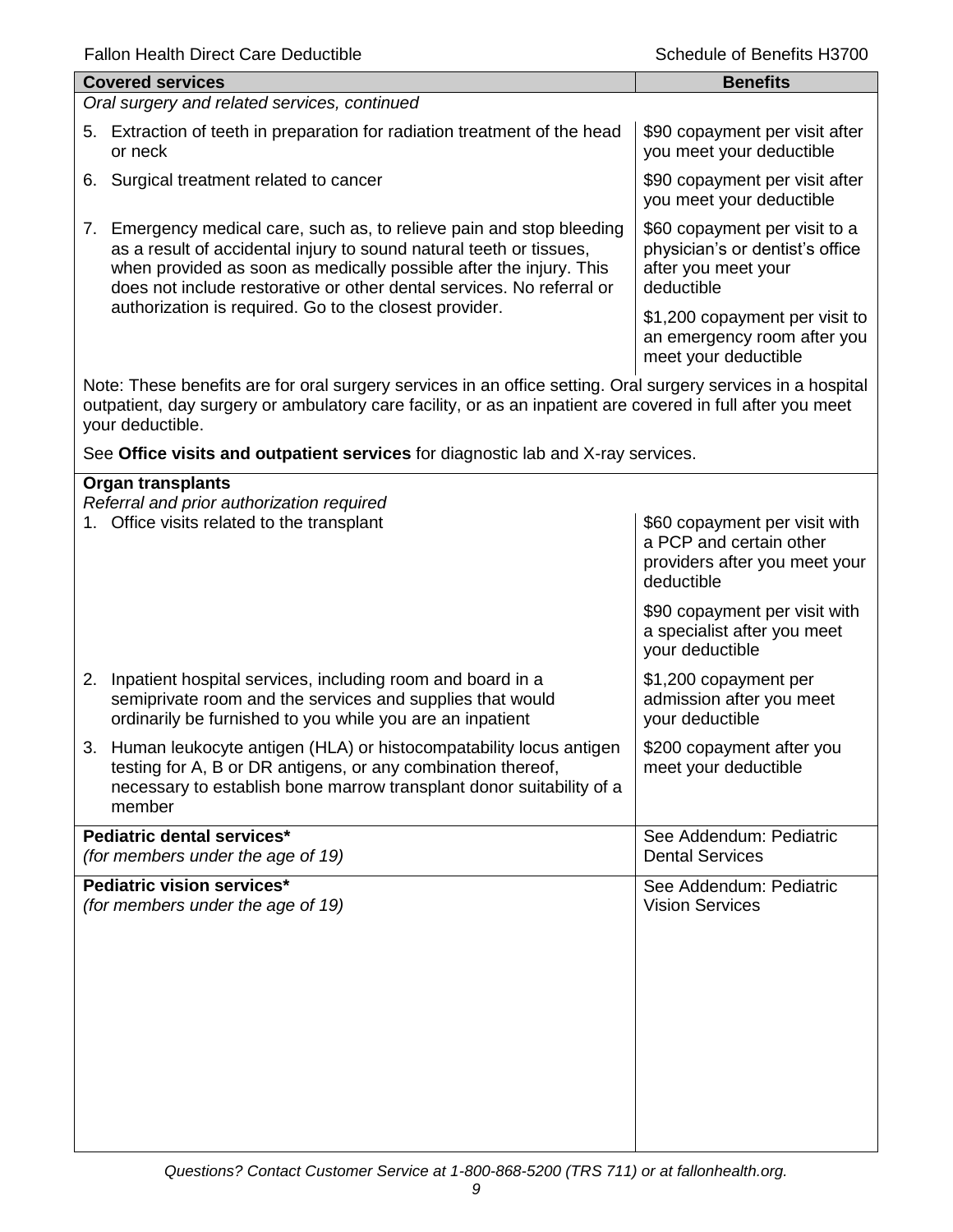| <b>Covered services</b>                                                                                                                                                                                                                                                                                                                                                                                                                                             | <b>Benefits</b>                                                                                                                                              |  |  |
|---------------------------------------------------------------------------------------------------------------------------------------------------------------------------------------------------------------------------------------------------------------------------------------------------------------------------------------------------------------------------------------------------------------------------------------------------------------------|--------------------------------------------------------------------------------------------------------------------------------------------------------------|--|--|
| <b>Prescription drugs</b>                                                                                                                                                                                                                                                                                                                                                                                                                                           |                                                                                                                                                              |  |  |
| Covered prescription items:<br>• Prescription medication<br>Prescription contraceptive drugs and devices*<br>$\bullet$<br>Hormone replacement therapy for peri- and post-menopausal<br>$\bullet$<br>women<br>Injectable agents (self-administered**)                                                                                                                                                                                                                | Network pharmacy:<br>Tier 1: \$30 copayment<br>Tier 2: \$60 copayment<br>Tier 3: \$100 copayment<br>Tier 4: \$250 copayment<br>for up to a 30-day supply     |  |  |
| Insulin<br>$\bullet$<br>Syringes (including insulin syringes) or needles when medically<br>necessary<br>Supplies for the treatment of diabetes, as required by state law,<br>including:<br>blood glucose monitoring strips<br>urine glucose strips<br>$\qquad \qquad -$<br>lancets<br>$\overline{\phantom{m}}$<br>ketone strips<br>$-$<br>Special medical formulas to treat certain metabolic disorders as<br>required by state law (prior authorization required). | Mail-order pharmacy:<br>Tier 1: \$60 copayment<br>Tier 2: \$120 copayment<br>Tier 3: \$200 copayment<br>Tier 4: \$750 copayment<br>for up to a 90-day supply |  |  |
| *Generic prescription contraceptive drugs and devices are covered in<br>full. Brand name prescription contraceptive drugs and devices with no<br>generic equivalent are covered in full (prior authorization required).                                                                                                                                                                                                                                             |                                                                                                                                                              |  |  |
| ** Injectables administered in the doctor's office or under other<br>professional supervision are covered as a medical benefit.                                                                                                                                                                                                                                                                                                                                     |                                                                                                                                                              |  |  |
| Orally administered anticancer medications used to kill or slow the<br>growth of cancerous cells                                                                                                                                                                                                                                                                                                                                                                    | Covered in full                                                                                                                                              |  |  |
| Certain medications cannot be limited to a 30-day supply due to<br>manufacturer packaging, for example, a prefilled syringe. In these<br>cases, you will be charged the applicable copay/coinsurance based on<br>the actual day supply.                                                                                                                                                                                                                             |                                                                                                                                                              |  |  |
| Note: Medical and surgical supplies obtained through a pharmacy may<br>have a drug prescription benefit cost-sharing applied.                                                                                                                                                                                                                                                                                                                                       |                                                                                                                                                              |  |  |
|                                                                                                                                                                                                                                                                                                                                                                                                                                                                     |                                                                                                                                                              |  |  |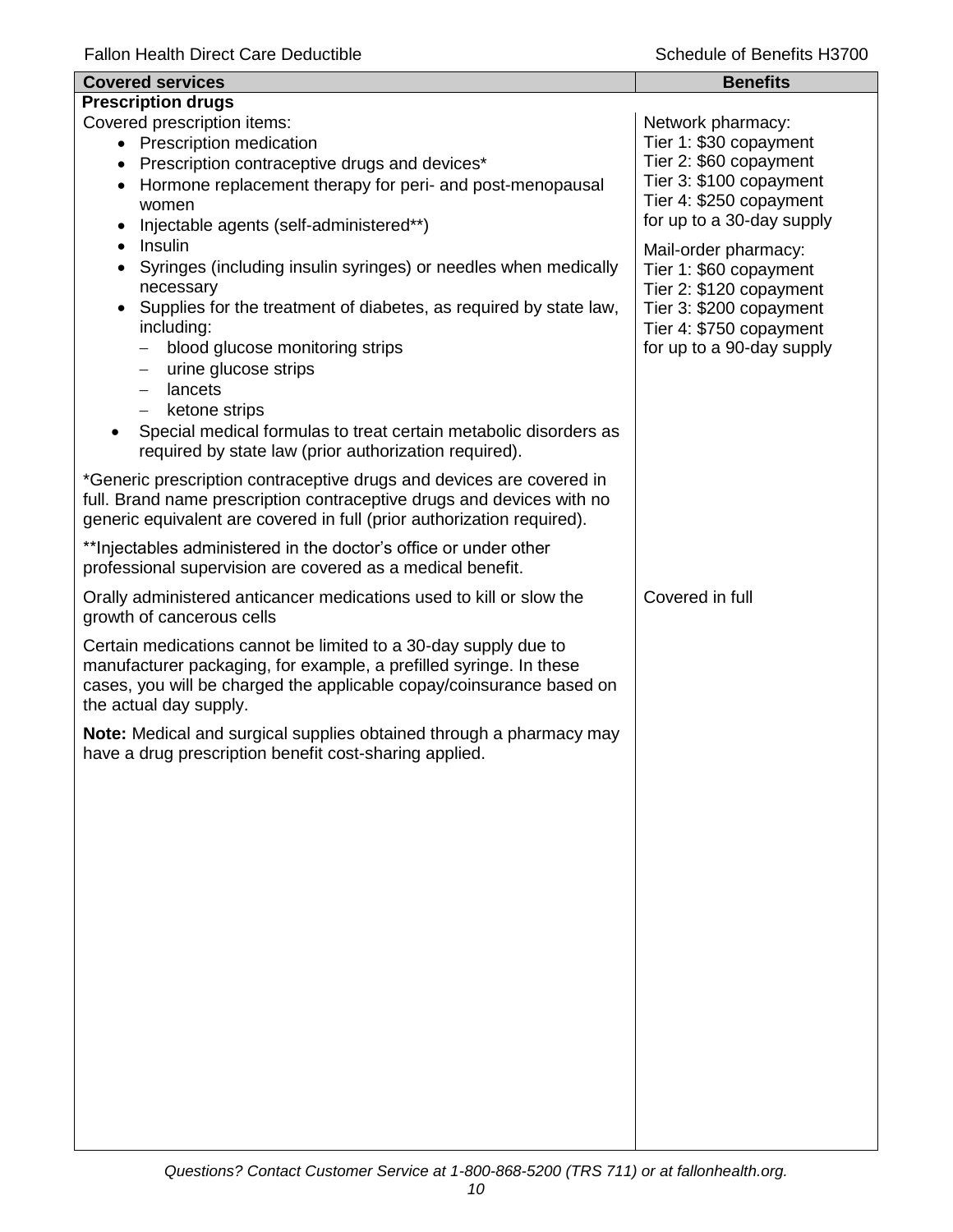| <b>Covered services</b> |                                                                                                                                                                                                                                                                                                                                                                                                                                                                                           | <b>Benefits</b> |
|-------------------------|-------------------------------------------------------------------------------------------------------------------------------------------------------------------------------------------------------------------------------------------------------------------------------------------------------------------------------------------------------------------------------------------------------------------------------------------------------------------------------------------|-----------------|
|                         | <b>Preventive care</b>                                                                                                                                                                                                                                                                                                                                                                                                                                                                    |                 |
|                         | 1. Routine physical exams for the prevention and detection of disease                                                                                                                                                                                                                                                                                                                                                                                                                     | Covered in full |
|                         | 2. Immunizations that are included on the formulary, that are for<br>covered medical benefits and that are ordered, supplied and<br>administered by a plan physician. If administered by a plan<br>specialist, you will generally need to obtain a referral to see the<br>specialist.                                                                                                                                                                                                     | Covered in full |
|                         | 3. A baseline mammogram for women age 35 to 40, and a yearly<br>mammogram for women age 40 and older                                                                                                                                                                                                                                                                                                                                                                                      | Covered in full |
|                         | 4. Routine gynecological care services, including an annual Pap<br>smear (cytological screening) and pelvic exam                                                                                                                                                                                                                                                                                                                                                                          | Covered in full |
| 5.                      | Routine eye exams, once in each 12-month period                                                                                                                                                                                                                                                                                                                                                                                                                                           | Covered in full |
| 6.                      | Hearing and vision screening                                                                                                                                                                                                                                                                                                                                                                                                                                                              | Covered in full |
|                         | 7. Well-child care and pediatric services, at least six times during the<br>child's first year after birth, at least three times during the next year,<br>then at least annually until the child's sixth birthday. This includes<br>the following services, as recommended by the physician and in<br>accordance with state law:<br>• physical examination<br>• history<br>measurements<br>• sensory screening<br>• neuropsychiatric evaluation<br>• development screening and assessment | Covered in full |
|                         | 8. Pediatric services including:<br>appropriate immunizations<br>• hereditary and metabolic screening at birth<br>• newborn hearing screening test performed before the newborn<br>infant is discharged from the hospital or birthing center<br>• tuberculin tests, hematocrit, hemoglobin, and other appropriate<br>blood tests and urinalysis<br>lead screening                                                                                                                         | Covered in full |
|                         | 9. Female consultations, examinations, procedures, contraceptive<br>devices, and medical services related to the use of all contraceptive<br>methods*                                                                                                                                                                                                                                                                                                                                     | Covered in full |
|                         | 10. Tobacco counseling sessions with your primary physician or other<br>provider designed to create a plan to stop smoking.                                                                                                                                                                                                                                                                                                                                                               | Covered in full |
|                         | * Prescription contraceptive devices are covered under the prescription<br>drug benefit.                                                                                                                                                                                                                                                                                                                                                                                                  |                 |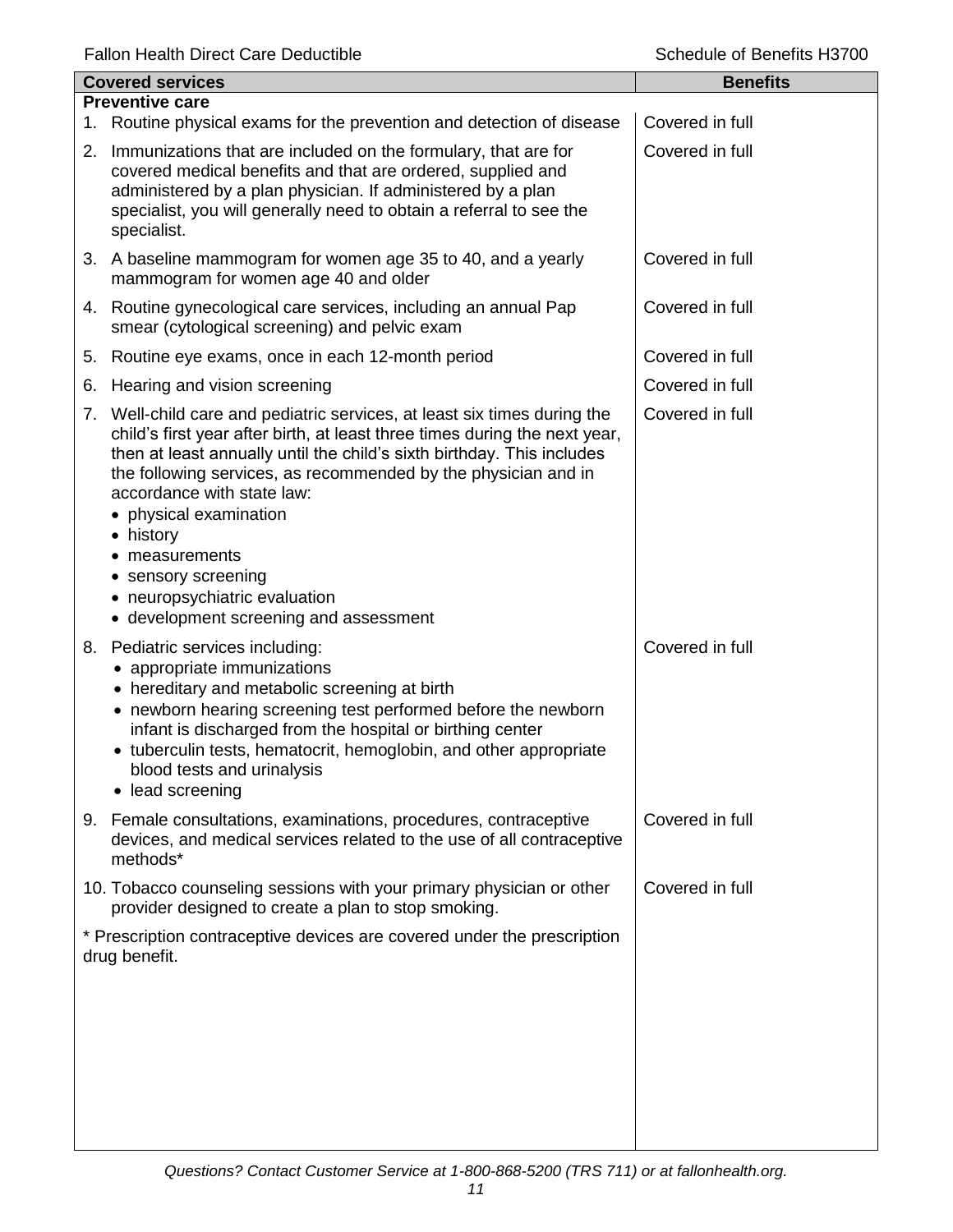| <b>Covered services</b>                                                                                                                                                                                                                                                                                                                                                                                                                               | <b>Benefits</b>                                                      |
|-------------------------------------------------------------------------------------------------------------------------------------------------------------------------------------------------------------------------------------------------------------------------------------------------------------------------------------------------------------------------------------------------------------------------------------------------------|----------------------------------------------------------------------|
| <b>Reconstructive surgery</b><br>Referral and prior authorization required (unless provided by a Reliant<br>Medical Group specialist and you have a Reliant Medical Group PCP)<br>1. Inpatient hospital services including room and board in a<br>semiprivate room and the services and supplies that would<br>ordinarily be furnished to you while you are an inpatient, including<br>Massachusetts mandated services for cleft lip and cleft palate | \$1,200 copayment per<br>admission after you meet<br>your deductible |
| <b>Rehabilitation and habilitation services</b><br>Referral required                                                                                                                                                                                                                                                                                                                                                                                  |                                                                      |
| 1. Physical and occupational therapy services are covered for up to 60<br>visits combined per benefit period when medically necessary with a<br>PCP referral. After 60 combined physical and occupational therapy<br>visits, prior authorization based on medical necessity is required for<br>additional visits.                                                                                                                                     | \$90 copayment per visit after<br>you meet your deductible           |
| 2. Medically necessary services for the diagnosis and treatment of<br>speech, hearing and language disorders when services are<br>provided by a plan provider who is a speech-language pathologist<br>or audiologist; and at a plan facility or a plan provider's office with a<br>PCP referral. After 30 speech therapy visits, prior authorization<br>based on medical necessity is required for additional visits.                                 | \$90 copayment per visit after<br>you meet your deductible           |
| 3. Cardiac rehabilitation services to treat cardiovascular disease in<br>accordance with state law and Department of Public Health<br>regulations                                                                                                                                                                                                                                                                                                     | \$90 copayment per visit after<br>you meet your deductible           |
| 4. Medically necessary early intervention services delivered by a<br>certified early intervention specialist, according to operational<br>standards developed by the Department of Public Health, for<br>children from birth to their third birthday.                                                                                                                                                                                                 | Covered in full                                                      |
| 5. Pulmonary rehabilitation services for chronic obstructive pulmonary<br>disease (COPD) are covered for up to two one-hour sessions per<br>day, for up to 36 lifetime sessions.                                                                                                                                                                                                                                                                      | Covered in full after you meet<br>your deductible                    |
| <b>Skilled nursing facility services</b><br>Referral and prior authorization required<br>1. Inpatient hospital services, for up to 100 days per benefit period<br>provided criteria is met, including room and board in a semiprivate<br>room and the services and supplies that would ordinarily be<br>furnished to you while you are an inpatient                                                                                                   | \$1,200 copayment per<br>admission after you meet<br>your deductible |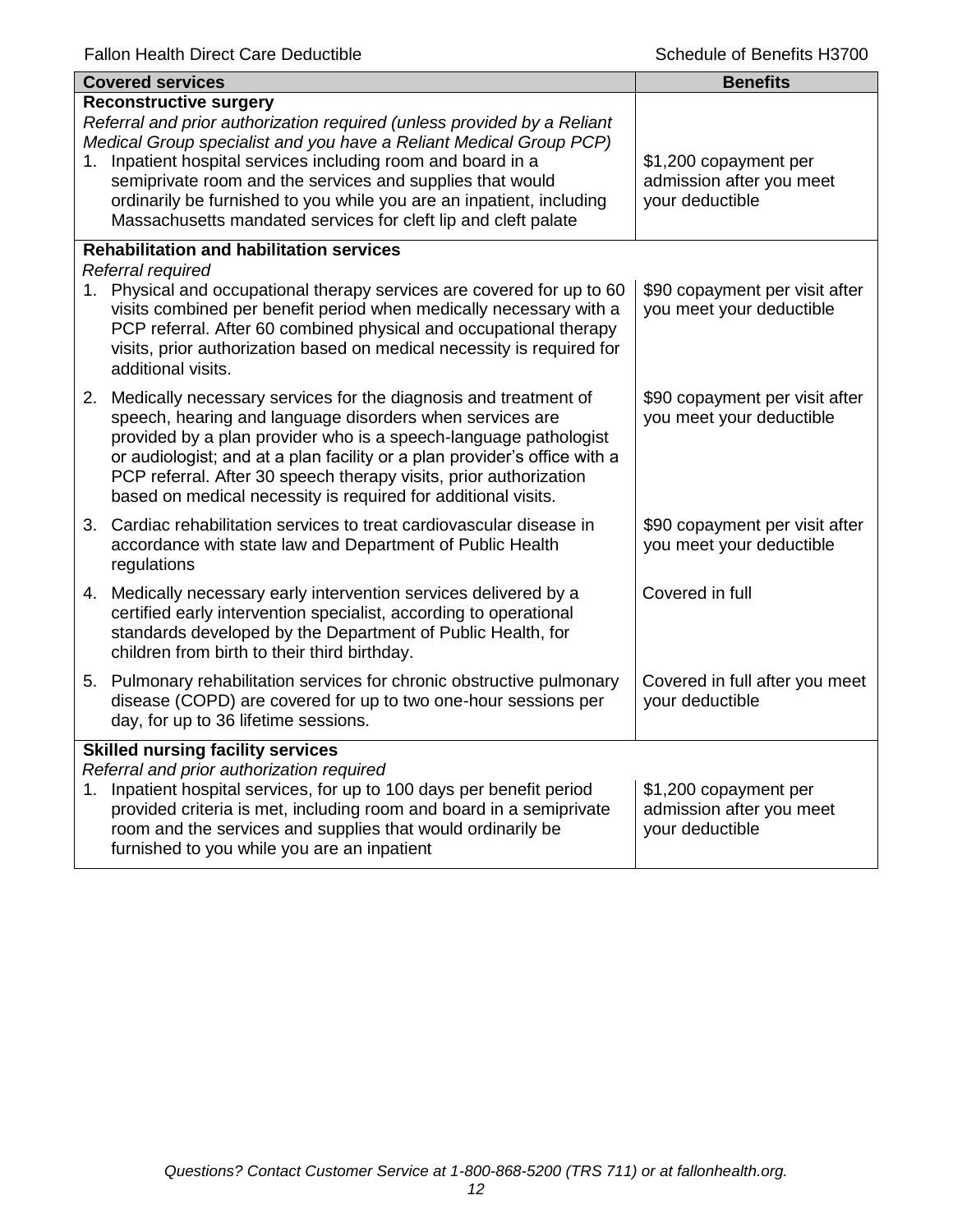# **Addendum Pediatric Dental Services**

# *This addendum is part of your Member* Handbook/Evidence of Coverage.

This addendum provides you with the cost-sharing that you are responsible for when you get covered pediatric dental care from a plan dentist for members under the age of 19. For a list of plan dentists, go to fallonhealth.org or call Customer Service at 1-800-868-5200 (TRS 711).

# **Preventive and Diagnostic Services**

|                                                                                    | <b>Benefits</b> |
|------------------------------------------------------------------------------------|-----------------|
| <b>Preventive and Diagnostic Services</b>                                          |                 |
| Comprehensive Evaluation (once per lifetime per provider or location)<br>$\bullet$ |                 |
| Periodic Oral Exams (two per benefit period)<br>$\bullet$                          |                 |
| Limited oral evaluation (two per benefit period)<br>$\bullet$                      |                 |
| Full mouth x-rays (once every 36 months per provider or location)                  |                 |
| Panoramic x-rays (once every 36 months per provider or location)                   |                 |
| Bitewing x-rays (two per benefit period)<br>٠                                      | Covered in full |
| Single tooth x-rays (one per visit)                                                |                 |
| Teeth cleaning, including minor scaling procedures (two per benefit period)        |                 |
| Fluoride Treatments (one per day per provider or location)                         |                 |
| Space maintainers                                                                  |                 |
| Sealants (Please note: Sealants are not covered on previously restored<br>٠        |                 |
| teeth) (Once every 36 months per provider or location)                             |                 |

# **Basic Covered Services**

|                                                                                                                                                                                                                                                                                                                                                                                                            | <b>Benefits</b> |
|------------------------------------------------------------------------------------------------------------------------------------------------------------------------------------------------------------------------------------------------------------------------------------------------------------------------------------------------------------------------------------------------------------|-----------------|
| <b>Basic Covered Services</b><br>Amalgam restorations (once per benefit period per tooth)<br>Composite resin restorations (once per benefit period per tooth)<br>Recement crowns/onlays<br>Rebase or reline dentures (once every 24 months)                                                                                                                                                                |                 |
| Root canals on permanent teeth (once per lifetime per tooth)<br>Prefabricated stainless steel crowns (once per lifetime per tooth)<br>Periodontal scaling and root planning (once every 36 months)<br>Simple extractions (once per lifetime per tooth, erupted or exposed root)<br>Surgical extractions (once per lifetime per tooth)<br>Vital pulpotomy<br>Apeicocectomy<br>Palliative care<br>Anesthesia | 25% coinsurance |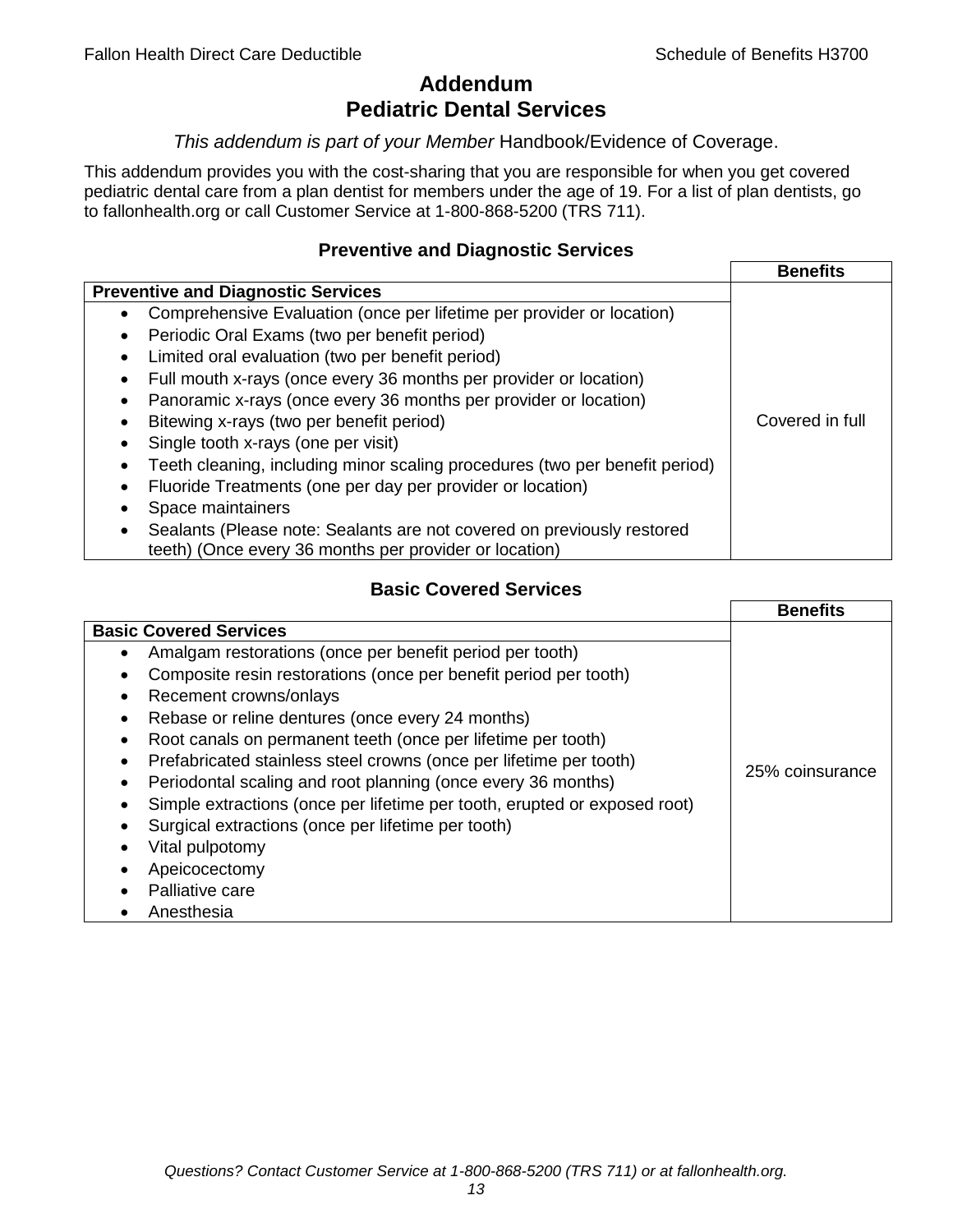# **Major Restorative Services**

|                                                                                                    | <b>Benefits</b> |
|----------------------------------------------------------------------------------------------------|-----------------|
| <b>Major Restorative Services</b>                                                                  |                 |
| • Crown, resin (once every 60 months per tooth)                                                    |                 |
| Porcelain/ceramic crowns (once every 60 months per tooth)<br>$\bullet$                             | 50% coinsurance |
| Porcelain fused to metal/mobile/high noble crowns (once every 60 months<br>$\bullet$<br>per tooth) |                 |
| • Partial and complete dentures (once every 84 months)                                             |                 |

# **Orthodontia**

|                                                                                                                                                                                                                                                                        | <b>Benefits</b> |
|------------------------------------------------------------------------------------------------------------------------------------------------------------------------------------------------------------------------------------------------------------------------|-----------------|
| Orthodontia                                                                                                                                                                                                                                                            |                 |
| Coverage is provided for services under the following conditions: only when<br>medically necessary; patient must have severe and handicapping malocclusion as<br>defined by HLD index score of 28 and/or one or more auto qualifiers. Prior<br>authorization required. | 50% coinsurance |

# **Related exclusions**

1. Any service that is not listed in this addendum is not covered.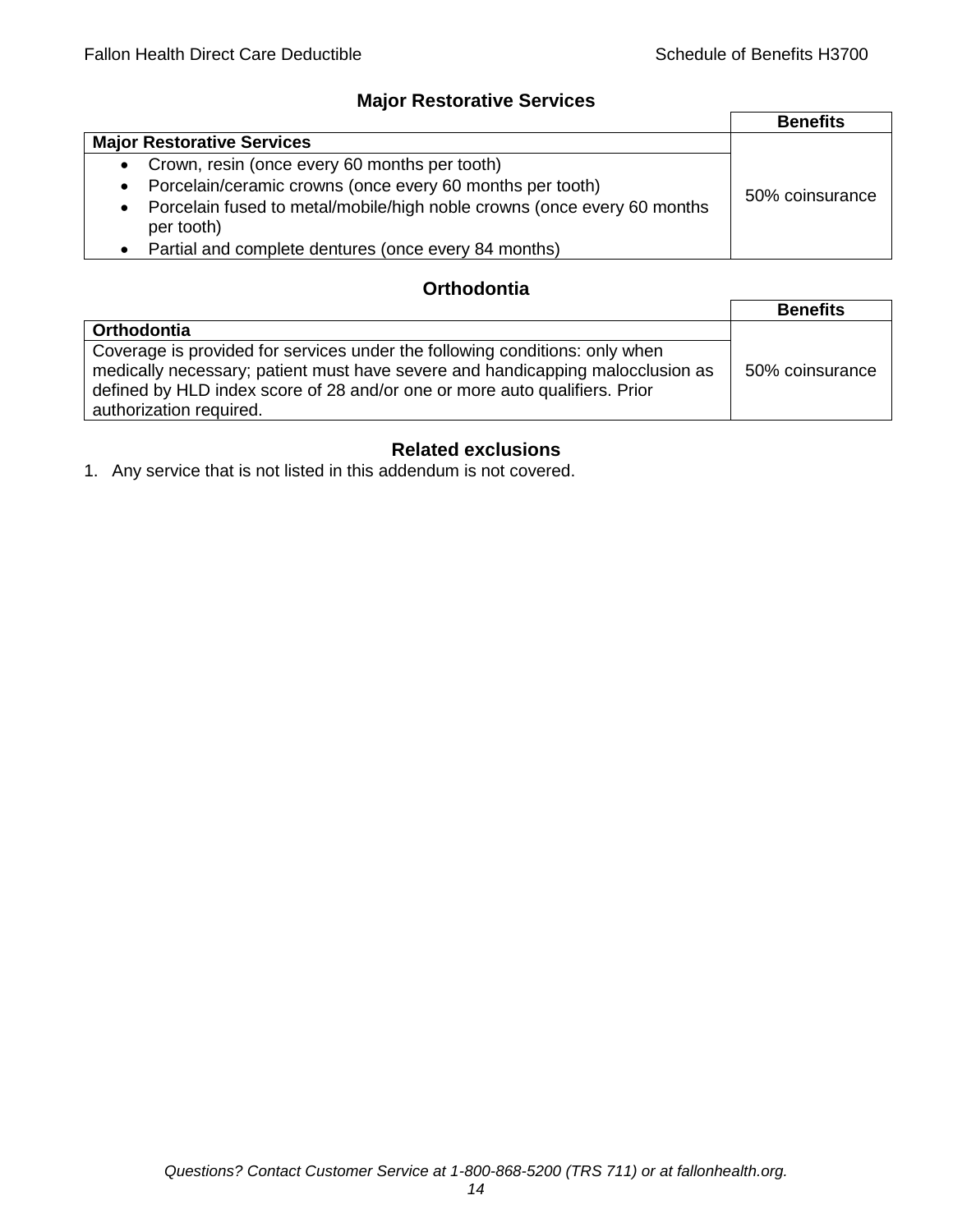# **Addendum Pediatric Vision Services**

# This addendum is part of your *Member Handbook/Evidence of Coverage*.

This addendum provides you with the cost-sharing that you are responsible for when you get covered pediatric vision care from a plan vision provider for members under the age of 19. For more information about your eye and vision care benefits, including a list of plan vision providers, go to fallonhealth.org or call Customer Service at 1-800-868-5200 (TRS 711).

| Service                                                 | Member cost                         |
|---------------------------------------------------------|-------------------------------------|
| Eye exam                                                |                                     |
| Exam with dilation as necessary, once per calendar year | \$0                                 |
| <b>Frames</b>                                           |                                     |
| One designated set, once per calendar year              | \$0                                 |
| Lenses:                                                 |                                     |
| <b>Standard lenses</b>                                  |                                     |
| Single vision                                           | \$0                                 |
| <b>Bifocal</b>                                          | \$0                                 |
| <b>Trifocal</b>                                         | \$0                                 |
| Lenticular                                              | \$0                                 |
| Progressive lenses                                      |                                     |
| Standard                                                | \$0                                 |
| Premium                                                 | \$0 for first \$120 of retail cost, |
|                                                         | 80% of any additional retail cost.  |
| Lens options                                            |                                     |
| Choice of plastic or glass lenses                       | \$0                                 |
| UV treatment                                            | \$0                                 |
| Tint – includes fashion and gradient tinting, and       | \$0                                 |
| oversized and glass-grey #3 prescription sunglass       |                                     |
| lenses                                                  |                                     |
| Standard plastic scratch coating                        | \$0                                 |
| Standard polycarbonate (kids)                           | \$0                                 |
| Plastic photosensitive lenses                           | \$0                                 |
| Other options:                                          |                                     |
| Intermediate vision lenses                              | \$0                                 |
| Standard anti-reflective                                | \$45                                |
| Photochromic plastic                                    | 80% of retail cost                  |
| <b>Blended segment lenses</b>                           | 80% of retail cost                  |
| <b>Polarized lenses</b>                                 | 80% of retail cost                  |
| Premium anti-reflective costing                         | 80% of retail cost                  |
| Ultra anti-reflective coating                           | 80% of retail cost                  |
| Hi-Index lenses                                         | 80% of retail cost                  |
| Other add-ons                                           | 80% of retail cost                  |
| Additional complete pairs of eyewear                    | 60% of retail                       |
|                                                         |                                     |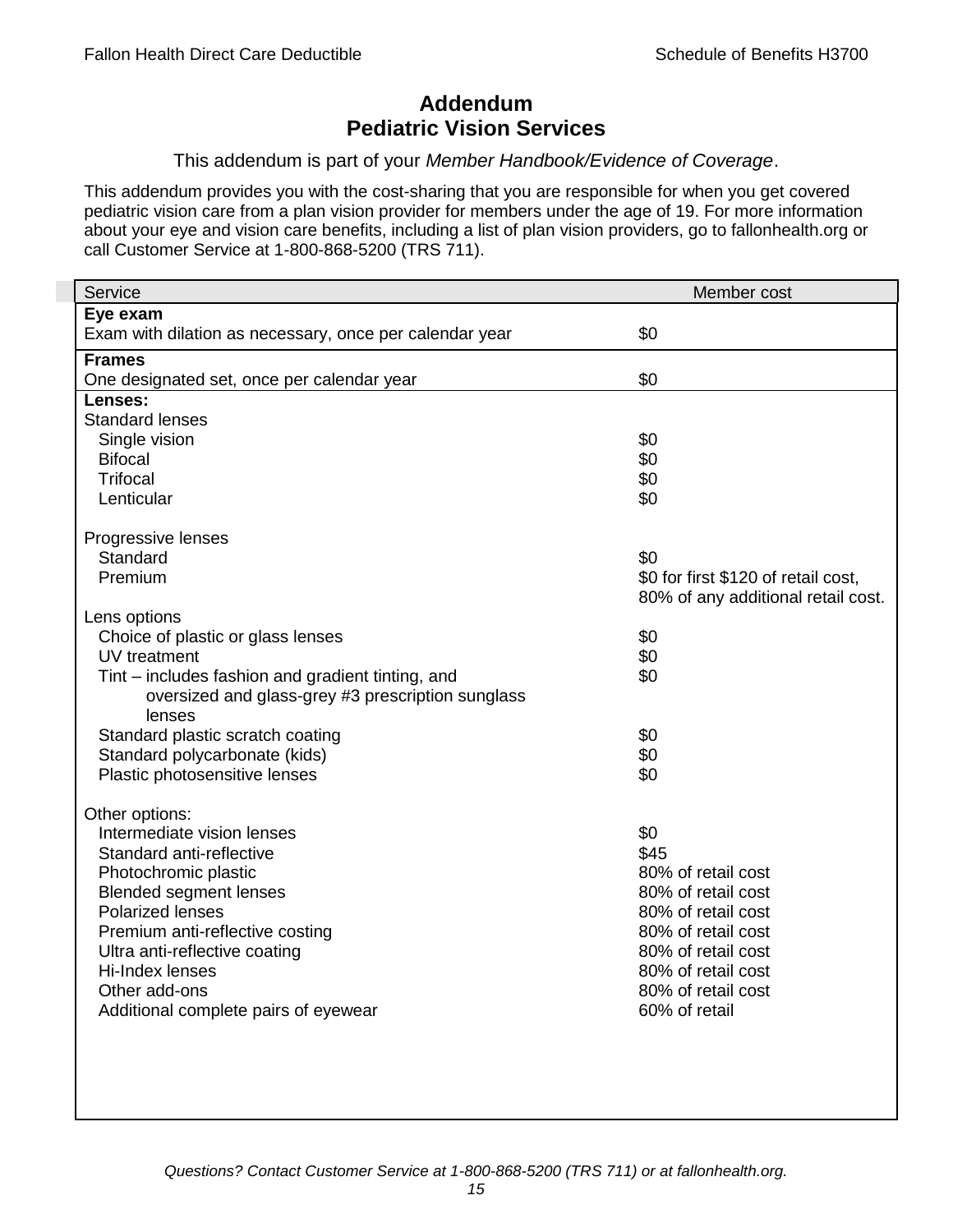| <b>Contact lenses</b><br>One pair of conventional contact lenses, in place of<br>eyeglass lenses                                                                                                                                                                                                                                  | \$0 for first \$150 of retail cost,<br>75% of any additional retail cost. |
|-----------------------------------------------------------------------------------------------------------------------------------------------------------------------------------------------------------------------------------------------------------------------------------------------------------------------------------|---------------------------------------------------------------------------|
| In place of a pair of conventional contact lenses, the<br>member may elect either of the following options:<br>Up to a 6 month supply of monthly or two-week<br>$\bullet$<br>single vision spherical or toric contact lenses<br>Up to a 3 month supply of daily disposable single<br>$\bullet$<br>vision spherical contact lenses |                                                                           |
| Standard contact lens fit and follow-up                                                                                                                                                                                                                                                                                           | Up to \$55<br>10% discount from retail price                              |
| Premium contact lens fit and follow-up                                                                                                                                                                                                                                                                                            | 85% of retail cost                                                        |
| Additional conventional contact lenses                                                                                                                                                                                                                                                                                            |                                                                           |
|                                                                                                                                                                                                                                                                                                                                   | \$0                                                                       |
| Medically necessary contact lenses, in place of other<br>eyewear                                                                                                                                                                                                                                                                  |                                                                           |
| Low vision services                                                                                                                                                                                                                                                                                                               | \$0                                                                       |
| •One comprehensive low vision evaluation, once<br>every five years, when medically necessary                                                                                                                                                                                                                                      | \$0                                                                       |
| • Follow-up care, four visits in any five year period,<br>when medically necessary<br>.Low vision aids, such as high-power spectacles,<br>magnifiers, and telescopes, once every 24<br>months, when medically necessary                                                                                                           | 25% of retail cost                                                        |
| Additional discounts on vision items are available; see<br>a plan provider or contact the plan for details.                                                                                                                                                                                                                       |                                                                           |

# **Related exclusions**

- 1. Orthoptic or vision training, subnormal vision aids and any associated supplemental testing; Aniseikonic lenses.
- 2. Medical and/or surgical treatment of the eye, eyes or supporting structures.
- 3. Any eye or vision examination, or any corrective eyewear required by a policyholder as a condition of employment; Safety eyewear.
- 4. Services provided as a result of any Workers' Compensation law, or similar legislation, or required by any governmental agency or program whether federal, state or subdivisions thereof.
- 5. Non-prescription lenses and/or contact lenses.
- 6. Non-prescription sunglasses.
- 7. Two pair of glasses in lieu of bifocals.
- 8. Services rendered after the date an insured person ceases to be covered under the policy, except when vision materials ordered before coverage ended are delivered, and the services rendered to the insured person are within 31 days from the date of such order.
- 9. Services or materials provided by any other group benefit plan providing vision care.
- 10. Lost or broken lenses, frames, glasses, or contact lenses will not be replaced except in the next benefit period when vision materials would become available.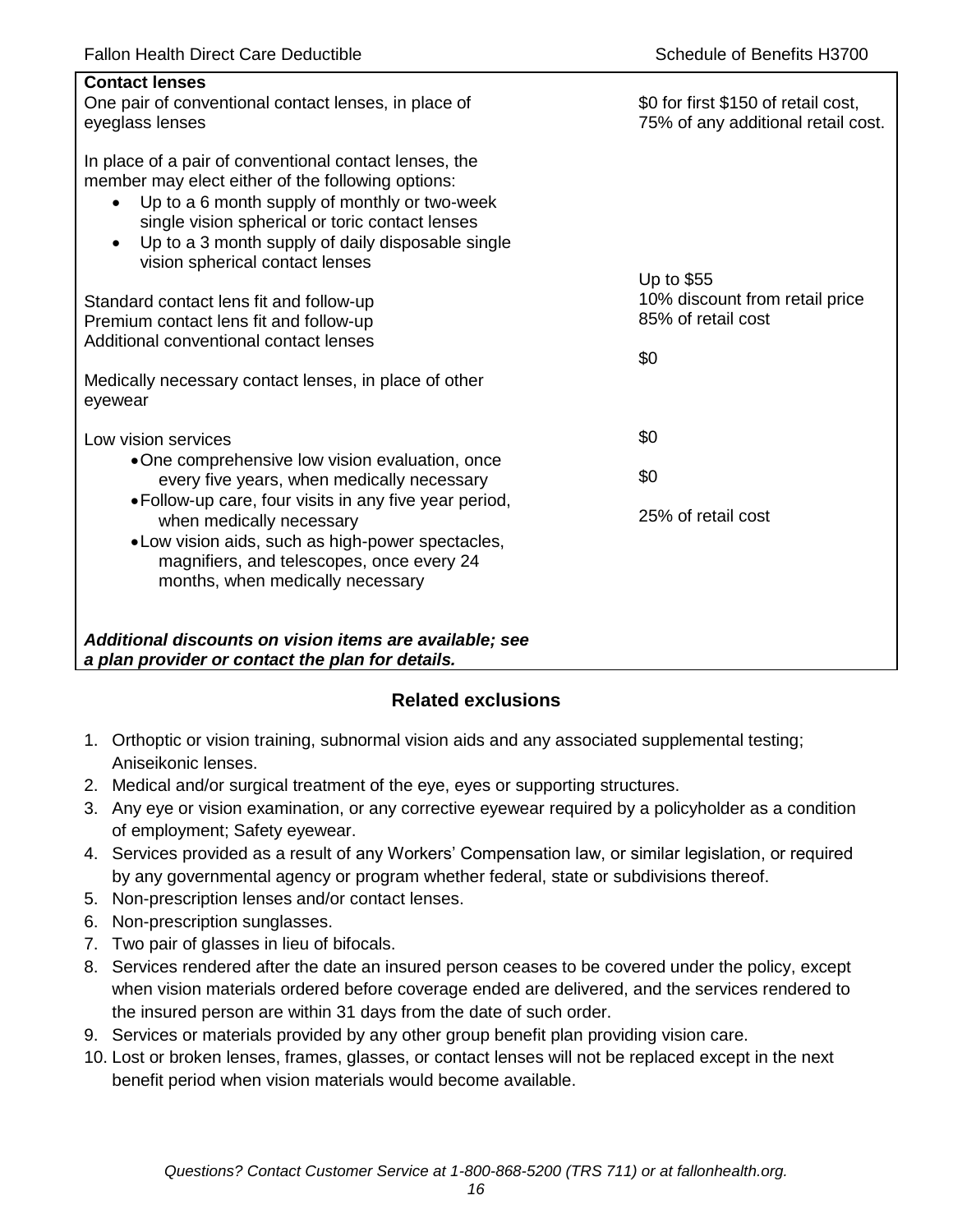# Notice of nondiscrimination

Fallon Health complies with applicable Federal civil rights laws and does not discriminate on the basis of race, color, national origin, age, disability or sex. Fallon does not exclude people or treat them differently because of race, color, national origin, age, disability or sex.

Fallon Health:

- Provides free aids and services to people with disabilities to communicate effectively with us, such as:
	- o Qualified sign language interpreters
	- $\circ$  Written information in other formats (large print, audio, accessible electronic formats, other formats)
- Provides free language services to people whose primary language is not English, such as:
	- o Qualified interpreters
	- o Information written in other languages

If you need these services, contact Customer Service at the phone number on the back of your member ID card, or by email at cs@fallonhealth.org.

If you believe that Fallon Health has failed to provide these services or discriminated in another way on the basis of race, color, national origin, age, disability or sex, you can file a grievance with:

Compliance Director Fallon Health 10 Chestnut St. Worcester, MA 01608

Phone: 1-508-368-9988 (TRS 711) Email: compliance@fallonhealth.org

You can file a grievance in person or by mail, fax or email. If you need help filing a grievance, the Compliance Director is available to help you.

You can also file a civil rights complaint with the U.S. Department of Health and Human Services, Office for Civil Rights, electronically through the Office for Civil Rights Complaint Portal, available at https://ocrportal.hhs.gov/ocr/portal/lobby.jsf, or by mail or phone at:

U.S. Department of Health and Human Services 200 Independence Avenue SW., Room 509F, HHH Building Washington, D.C., 20201

Phone: 1-800-368-1019 (TDD: 1-800-537-7697)

Complaint forms are available at http://www.hhs.gov/ocr/office/file/index.html.

16-735-009 Rev. 01 4/17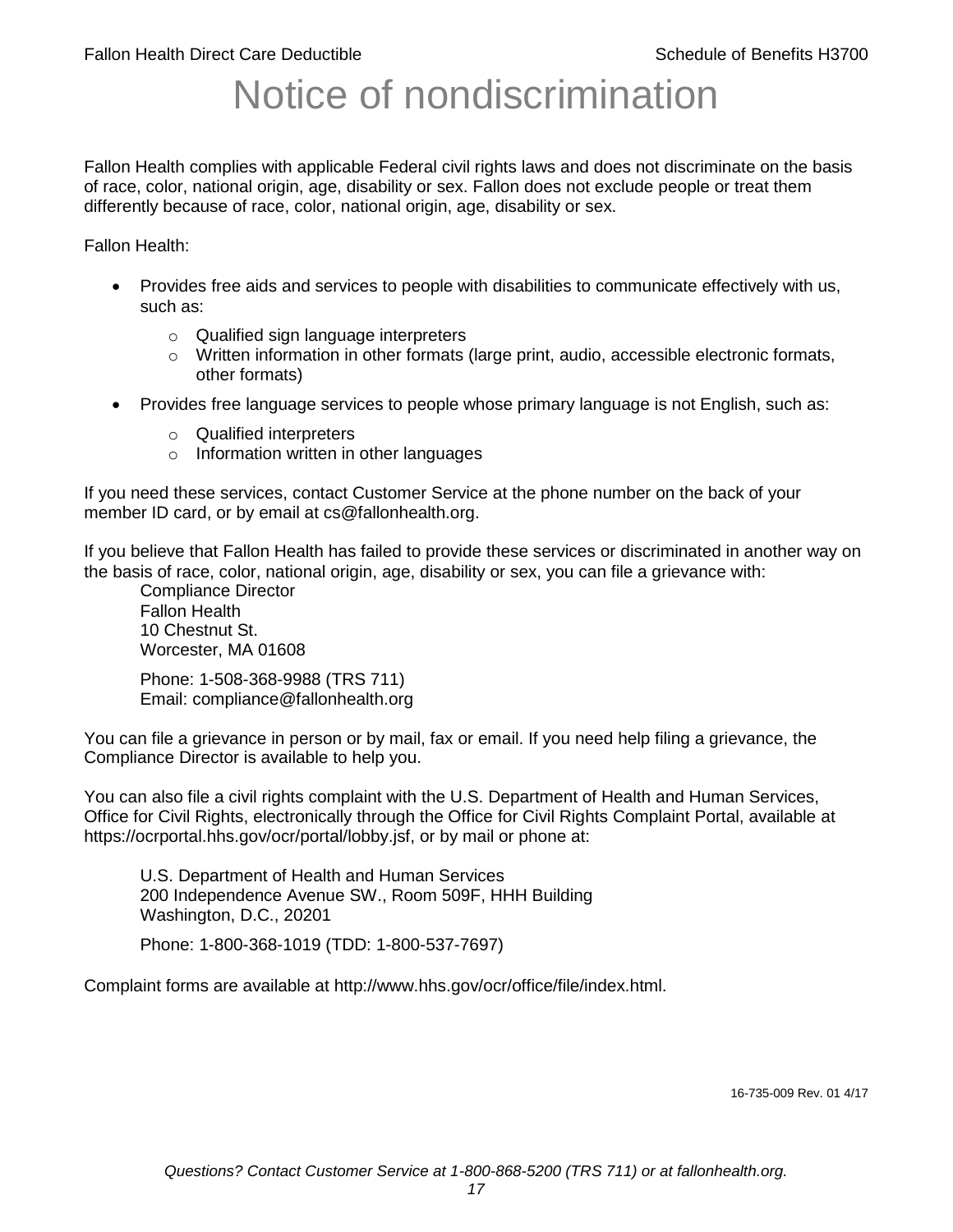# Important!

If you, or someone you're helping, has questions about Fallon Health, you have the right to get help and information in your language at no cost. To talk to an interpreter, call 1-800-868-5200.

#### **Spanish:**

Si usted, o alguien a quien usted está ayudando, tiene preguntas acerca de Fallon Health, tiene derecho a obtener ayuda e información en su idioma sin costo alguno. Para hablar con un intérprete, llame al 1-800-868-5200.

#### **Portuguese:**

Se você, ou alguém a quem você está ajudando, tem perguntas sobre o Fallon Health, você tem o direito de obter ajuda e informação em seu idioma e sem custos. Para falar com um intérprete, ligue para 1-800-868-5200.

#### **Chinese:**

如果您,或是您正在協助的對象,有關於[插入項目的名稱 Fallon Health 方面的問題, 您有權利免費以您的母語得到幫助和訊息。洽詢一位翻譯員, 請撥電話 [在此插入數字 1-800-868-5200.

#### **Haitian Creole:**

Si oumenm oswa yon moun w ap ede gen kesyon konsènan Fallon Health, se dwa w pou resevwa asistans ak enfòmasyon nan lang ou pale a, san ou pa gen pou peye pou sa. Pou pale avèk yon entèprèt, rele nan 1-800-868-5200.

#### **Vietnamese:**

Nếu quý vị, hay người mà quý vị đang giúp đỡ, có câu hỏi về Fallon Health, quý vị sẽ có quyền được giúp và có thêm thông tin bằng ngôn ngữ của mình miễn phí. Để nói chuyện với một thông dịch viên, xin gọi 1-800-868-5200.

#### **Russian:**

Если у вас или лица, которому вы помогаете, имеются вопросы по поводу Fallon Health, то вы имеете право на бесплатное получение помощи и информации на вашем языке. Для разговора с переводчиком позвоните по телефону 1-800-868-5200.

#### **Arabic:**

إن كان لديك أو لدى شخص تساعده أسئلة بخصوص Health Fallon، فلديك الحق في الحصول على المساعدة والمعلومات الضرورية بلغتك من دون اية تكلفة .للتحدث مع مترجم اتصل ب .1-800-868-5200

#### **Khmer/Cambodian:**

ប្រសិនបរើអ្នក ឬនរណាម្ននក់ដែលអ្នកកំពុងដែជយ ម្ននសំណួរអ្៎ពី Fallon Health រប, អ្នកម្ននសិេធិេ្រុលជំនួយនិងព័ែ៌ម្នន បៅកនុងភាសា ររស់អ្នក រោយម្ិនអ្ស់រ្ំ ក់ ។ ដររំម្ រនី ិយាយជាម្ួយអ្នក កែប្រ សូ ម្ 1-800-868-5200 ។